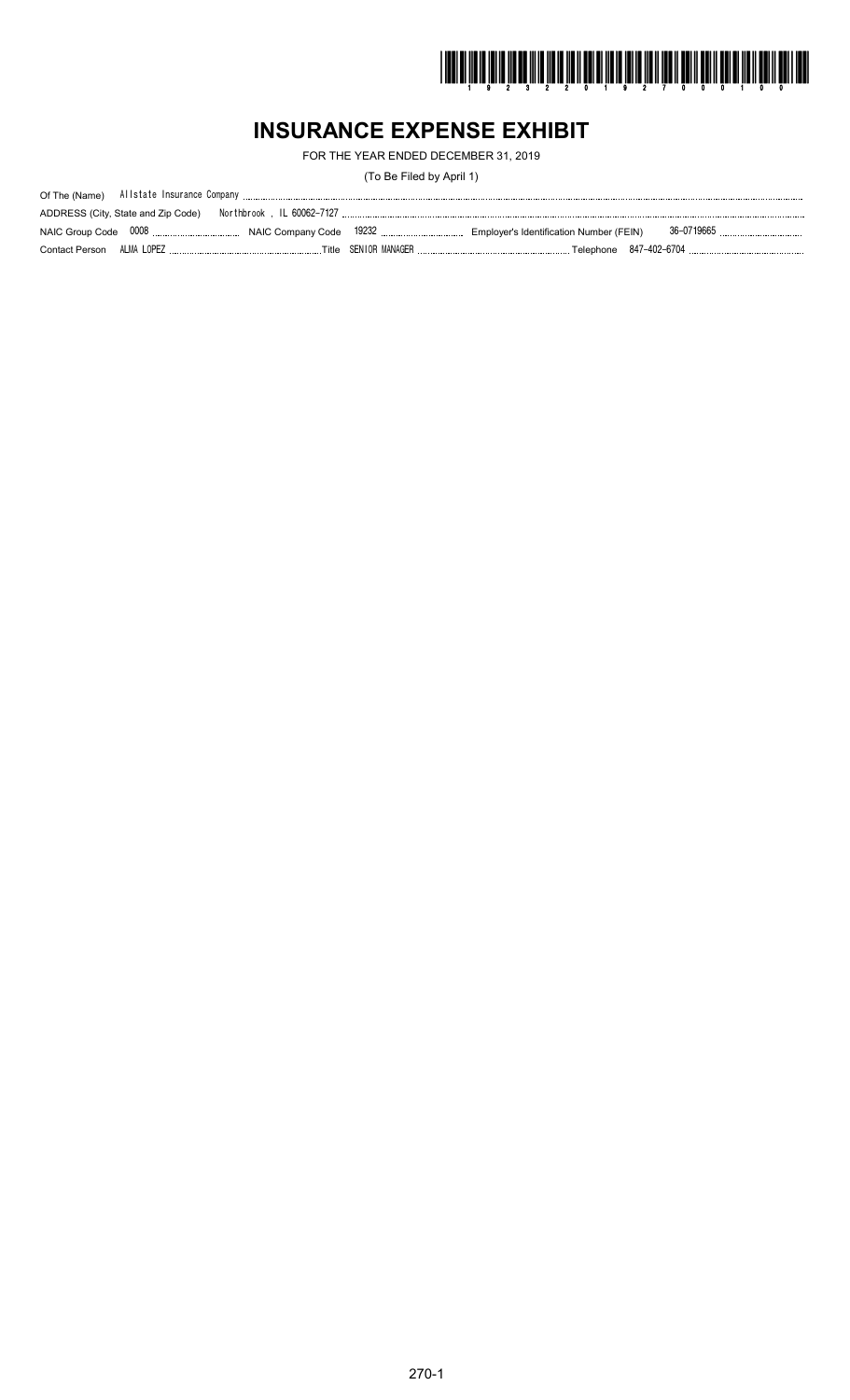## **INTERROGATORIES**

| 1.  | Change in reserve for deferred maternity and other similar benefits are reflected in:                                                       |     |
|-----|---------------------------------------------------------------------------------------------------------------------------------------------|-----|
|     |                                                                                                                                             |     |
|     |                                                                                                                                             |     |
|     |                                                                                                                                             | [X] |
|     |                                                                                                                                             |     |
| 2.  | Indicate amounts received from securities subject to proration for federal tax purposes. Report amounts in whole dollars only:              |     |
|     |                                                                                                                                             |     |
|     |                                                                                                                                             |     |
|     |                                                                                                                                             |     |
|     |                                                                                                                                             |     |
|     |                                                                                                                                             |     |
| 3.  | Indicate amounts shown in the Annual Statement for the following items. Report amounts in whole dollars only:                               |     |
|     |                                                                                                                                             |     |
|     |                                                                                                                                             |     |
| 4.1 | The information provided in the Insurance Expense Exhibit will be used by many persons to estimate the allocation of expenses and profit to |     |
| 4.2 |                                                                                                                                             |     |
|     | Statement may be attached.                                                                                                                  |     |
| 4.3 | If yes, explain:                                                                                                                            |     |

'The Miscellaneous taxes unassigned reflected on Parts II and III are tax expenses that were incurred in states and provinces where "Allstate Insurance Company" is licensed but does not write any business.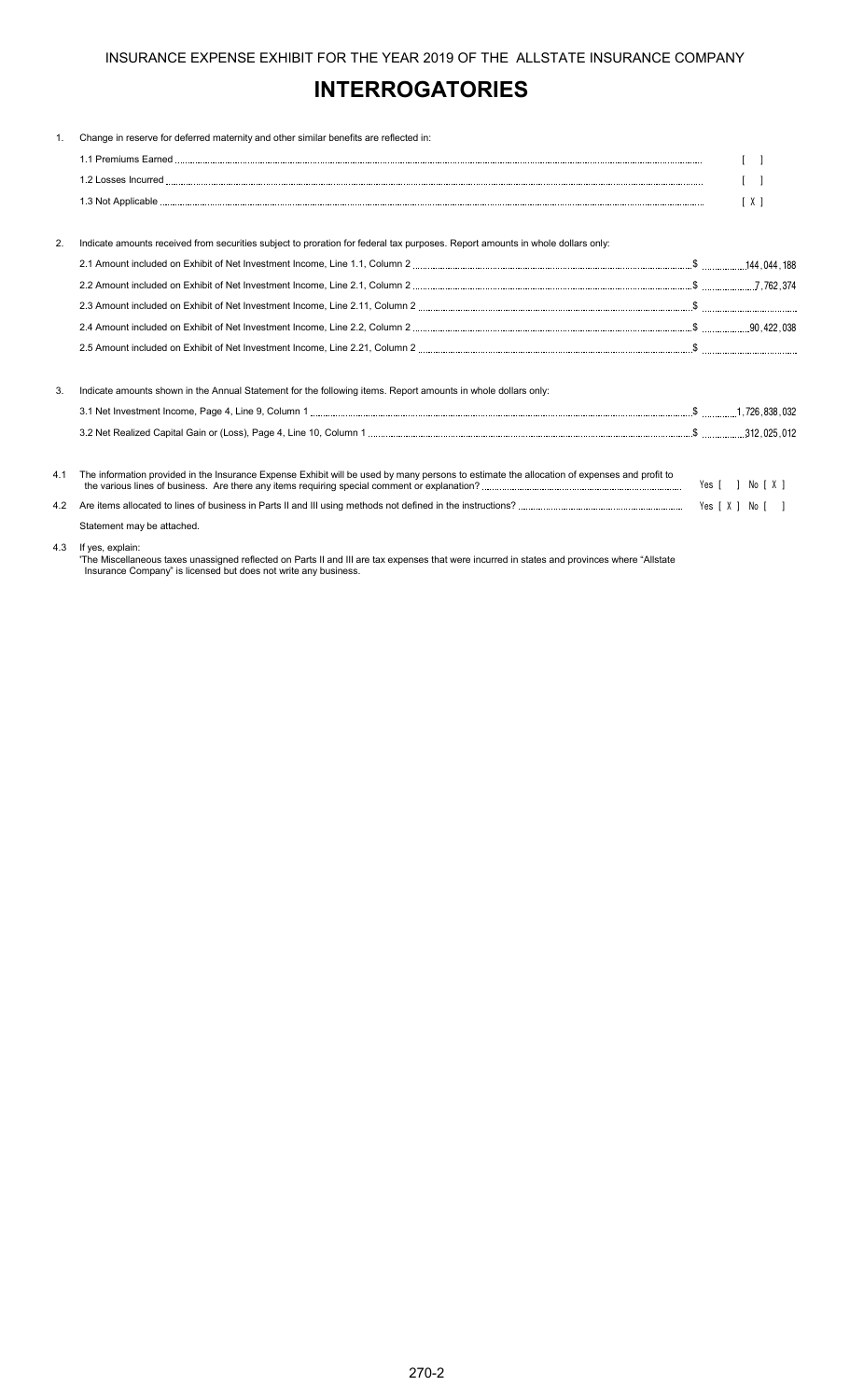# **PART I - ALLOCATION TO EXPENSE GROUPS**

|       |                                                              | (\$000 OMITTED) |                                                                       |                                    |                      |                                     |                                       |
|-------|--------------------------------------------------------------|-----------------|-----------------------------------------------------------------------|------------------------------------|----------------------|-------------------------------------|---------------------------------------|
|       |                                                              | $\mathbf{1}$    |                                                                       | <b>Other Underwriting Expenses</b> |                      | 5                                   | 6                                     |
|       |                                                              | Loss Adjustment | $\overline{2}$<br>Acquisition, Field<br>Supervision and<br>Collection | General                            | 4<br>Taxes, Licenses | Investment                          |                                       |
|       | <b>Operating Expense Classifications</b>                     | Expense         | Expenses                                                              | Expenses                           | and Fees             | Expenses                            | <b>Total Expenses</b>                 |
| 1.    | Claim adjustment services:                                   |                 |                                                                       |                                    |                      |                                     |                                       |
|       |                                                              |                 |                                                                       |                                    |                      |                                     |                                       |
|       |                                                              |                 |                                                                       |                                    |                      |                                     |                                       |
|       |                                                              |                 |                                                                       |                                    |                      |                                     | 35,495                                |
|       | 1.4 Net claim adjustment services (Lines                     |                 |                                                                       |                                    |                      |                                     |                                       |
| 2.    | Commission and brokerage:                                    |                 |                                                                       |                                    |                      |                                     |                                       |
|       | 2.2 Reinsurance assumed excluding                            |                 |                                                                       |                                    |                      |                                     | .2,347,600                            |
|       | 2.3 Reinsurance ceded excluding                              |                 |                                                                       |                                    |                      |                                     |                                       |
|       |                                                              |                 |                                                                       |                                    |                      |                                     |                                       |
|       |                                                              |                 |                                                                       |                                    | <br>                 |                                     |                                       |
|       |                                                              |                 |                                                                       |                                    |                      |                                     |                                       |
|       |                                                              |                 |                                                                       |                                    |                      |                                     |                                       |
|       | 2.8 Net commission and brokerage (Lines                      |                 |                                                                       |                                    |                      |                                     |                                       |
| 3.    |                                                              |                 |                                                                       |                                    |                      |                                     |                                       |
| 4.    |                                                              |                 |                                                                       |                                    |                      |                                     |                                       |
| 5.    |                                                              |                 |                                                                       |                                    |                      | $\sim$ 2                            | 17.738                                |
| 6.    |                                                              |                 |                                                                       |                                    |                      |                                     |                                       |
| 7.    |                                                              |                 |                                                                       |                                    |                      |                                     |                                       |
| 8.    | Salary related items:                                        |                 |                                                                       |                                    |                      |                                     |                                       |
|       |                                                              |                 |                                                                       |                                    |                      |                                     |                                       |
|       |                                                              |                 |                                                                       | 1.1.1.1.1.1.1.0.00                 |                      |                                     | 167,051                               |
| 9.    |                                                              |                 | 106,265                                                               | 91.418                             |                      | 7,420                               | 395,577                               |
| 10.   |                                                              |                 | 857                                                                   | 3,052                              |                      |                                     |                                       |
| 11.   |                                                              |                 |                                                                       |                                    |                      |                                     |                                       |
| 12.   |                                                              |                 | 17.426                                                                | 22,422                             |                      | $\frac{1}{2}$ 967                   | 96,545                                |
|       |                                                              |                 |                                                                       | 67.630                             |                      |                                     |                                       |
| 13.   |                                                              |                 | 11,611                                                                | 44,586                             |                      |                                     | 67,266                                |
| 14.   |                                                              |                 |                                                                       |                                    |                      | 597                                 |                                       |
| 15.   | Cost or depreciation of EDP equipment                        |                 |                                                                       | 121,618                            |                      |                                     | 260,183                               |
| 16.   |                                                              |                 |                                                                       | 11,424                             |                      | 4.237<br>.                          | 22,669                                |
| 17.   | Postage, telephone and telegraph,                            |                 |                                                                       |                                    |                      |                                     |                                       |
|       | exchange and express                                         | .32,324         | 10,385                                                                | 75,042                             |                      |                                     | 118,456                               |
| 18.   |                                                              | .875            | 312                                                                   | 29,988                             |                      | 4,354                               | .35,530                               |
| 19.   |                                                              |                 | 1,561,385                                                             | 1,362,818                          |                      | 75,070                              | 4,782,499                             |
| 20.   | Taxes, licenses and fees:                                    |                 |                                                                       |                                    |                      |                                     |                                       |
|       | 20.1 State and local insurance taxes                         |                 |                                                                       |                                    |                      |                                     |                                       |
|       | deducting guaranty association                               |                 |                                                                       |                                    |                      |                                     |                                       |
|       |                                                              |                 |                                                                       |                                    | .766,688             |                                     | 766,688<br>.                          |
|       | 20.2 Insurance department licenses and                       |                 |                                                                       |                                    |                      |                                     | .31,988<br>.                          |
|       | 20.3 Gross guaranty association                              |                 |                                                                       |                                    |                      |                                     |                                       |
|       | 20.4 All other (excluding Federal and                        |                 |                                                                       |                                    | .54,998              | the contract of the contract of the | 54,998                                |
|       | 20.5 Total taxes, licenses and fees (Lines                   |                 |                                                                       |                                    |                      |                                     | .858,403                              |
| 21.   |                                                              |                 |                                                                       |                                    |                      | 32,529                              | 32,529                                |
| 22.   |                                                              |                 |                                                                       |                                    |                      |                                     | $\begin{bmatrix} 1,037 \end{bmatrix}$ |
| 23.   |                                                              |                 |                                                                       |                                    |                      |                                     |                                       |
| 24.   | Aggregate write-ins for miscellaneous                        |                 |                                                                       |                                    |                      |                                     |                                       |
|       | operating expenses                                           | 633,379         | 125,691                                                               | 427,608                            |                      | 2,756                               | 1, 189, 434                           |
| 25.   | TOTAL EXPENSES INCURRED                                      | 3,564,002       | 5,349,259                                                             | 1,790,426                          | 858,403              | 109,318                             | 11,671,408                            |
|       | <b>DETAILS OF WRITE-INS</b>                                  |                 |                                                                       |                                    |                      |                                     |                                       |
| 2401. |                                                              |                 | 143,514                                                               | 373,786                            |                      |                                     |                                       |
| 2402. | Change in unallocated loss adjustment                        |                 |                                                                       |                                    |                      |                                     |                                       |
|       |                                                              |                 |                                                                       |                                    |                      |                                     | .60,692<br>.                          |
| 2403. |                                                              |                 | 3,982                                                                 | $\ldots$ 43,950                    |                      |                                     |                                       |
| 2498. | Summary of remaining write-ins for Line                      |                 |                                                                       |                                    |                      |                                     | (54,654)<br>.                         |
| 2499. | Totals (Lines 2401 through 2403 plus<br>2498)(Line 24 above) | 633,379         | 125,691                                                               | 427,608                            |                      | 2,756                               | 1, 189, 434                           |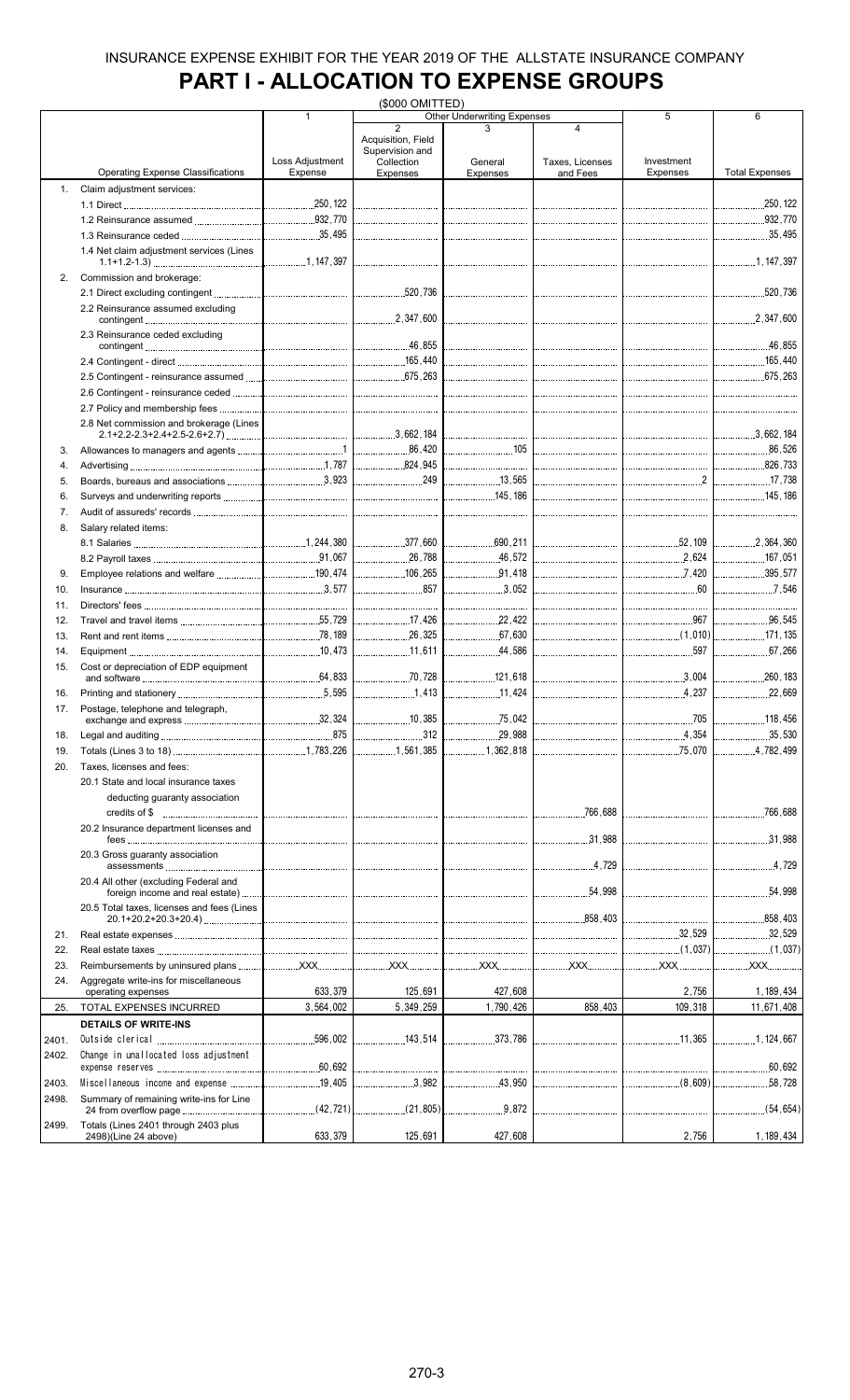### **PART II - ALLOCATION TO LINES OF BUSINESS NET OF REINSURANCE**

PREMIUMS, LOSSES, EXPENSES, RESERVES AND PROFITS AND PERCENTAGES TO PREMIUMS EARNED FOR BUSINESS NET OF REINSURANCE

(\$000 OMITTED)

|              |                                                       |                            |                |                           |                 |                                   |   |                        |         |                                         |                 | <b>Loss Adjustment Expense</b>           |         |                          | <b>Loss Adjustment Expense</b> |                                       |           |                                               |          |                                     |       |                  |       |
|--------------|-------------------------------------------------------|----------------------------|----------------|---------------------------|-----------------|-----------------------------------|---|------------------------|---------|-----------------------------------------|-----------------|------------------------------------------|---------|--------------------------|--------------------------------|---------------------------------------|-----------|-----------------------------------------------|----------|-------------------------------------|-------|------------------|-------|
|              |                                                       |                            |                |                           |                 |                                   |   |                        |         |                                         |                 |                                          |         |                          |                                |                                       |           |                                               |          |                                     |       |                  |       |
|              |                                                       | Premiums Written           |                | <b>Premiums Earned</b>    |                 | Dividends to                      |   | <b>Incurred Loss</b>   |         | Defense and Cost                        |                 |                                          |         | <b>Unpaid Losses</b>     |                                | Defense and Cost                      |           |                                               |          | <b>Unearned Premium</b><br>Reserves |       |                  |       |
|              |                                                       | (Pg. 8, Pt. 1B,<br>Col. 6) |                | (Pg. 6, Pt. 1,<br>Col. 4) |                 | Policyholders<br>(Pg. 4, Line 17) |   | (Pg. 9, Pt. 2, Col. 7) |         | <b>Containment Expenses</b><br>Incurred |                 | Adjusting and Other<br>Expenses Incurred |         | (Pg. 10, Pt. 2A, Col. 8) |                                | <b>Containment Expenses</b><br>Unpaid |           | Adjusting and Other<br><b>Expenses Unpaid</b> |          | (Pg. 7, Pt. 1A, Col. 5)             |       | Agents' Balances |       |
|              |                                                       |                            | $\overline{2}$ | $\mathbf{3}$              | $\overline{4}$  | $5^{\circ}$                       | 6 |                        | 8       | $\mathbf{q}$                            | 10 <sup>1</sup> | 11                                       | 12      | 13                       | 14                             | 15                                    | 16        | 17                                            | 18       | 19                                  | 20    | 21               | 22    |
|              |                                                       | Amount                     | %              | Amount                    | $\%$            | Amount                            | % | Amount                 | %       | Amount                                  | %               | Amount                                   | %       | Amount                   | %                              | Amount                                | %         | Amount                                        | %        | Amount                              | %     | Amount           | $\%$  |
| $\mathbf{1}$ | Fire                                                  | .45,878                    | XXX            | .47,228                   | 100.0           |                                   |   | .19.627                | .41.6   | .1.974                                  | .4.2            | .1.611                                   | .3.4    | .10,941                  | .23.2                          | .1.997                                | .4.2      | .693                                          | .1.5     | 24,214                              | .51.3 | 7,266            | .15.4 |
| 2.1          | Allied Lines                                          | .1,865                     | XXX.           | 1.925                     | 100.0           |                                   |   | .520                   | 27.0    | (81)                                    | (4.2)           | .306                                     | .15.9   | 871                      | 45.2                           | 64                                    | 3.3       | 1.056                                         | .54.8    | .927                                | 48.2  | .296             | .15.3 |
| 2.2          | Multiple Peril Crop                                   |                            | XXX.           |                           | 100.0           |                                   |   |                        |         |                                         |                 |                                          |         |                          |                                |                                       |           |                                               |          |                                     |       |                  |       |
| 2.3          | Federal Flood                                         |                            | XXX.           |                           | 100.0           |                                   |   |                        |         |                                         |                 | 10,597                                   |         |                          |                                |                                       |           | 4.787                                         |          |                                     |       | (10, 773)        |       |
| 2.4          | Private Crop                                          |                            | XXX            |                           | 100.0           |                                   |   |                        |         |                                         |                 |                                          |         |                          |                                |                                       |           |                                               |          |                                     |       |                  |       |
| 2.5          | Private Flood                                         |                            | XXX.           |                           | 100.0           |                                   |   |                        |         |                                         |                 |                                          |         |                          |                                |                                       |           |                                               |          |                                     |       |                  |       |
| 3.           | Farmowners Multiple Peril                             | .8.050.256                 | XXX.           | 7,822,918                 | .100.0<br>100.0 |                                   |   | .4,377,736             | 56.0    | 179,716                                 | 2.3             | .615.104                                 | .7.9    | 1.735.012                | 22.2                           | 222.024                               | .2.8      | .160.907                                      | .2.1     | 4,336,588                           | .55.4 | 1,272,142        | .16.3 |
| 4            | Homeowners Multiple Peril                             |                            | XXX.           |                           |                 |                                   |   |                        |         |                                         |                 |                                          |         |                          |                                |                                       |           |                                               |          |                                     |       |                  |       |
| 5.1          | Commercial Multiple Peril (Non-<br>Liability Portion) | 494,690                    | XXX.           | 492,937                   | 100.0           |                                   |   | 303,212                | 61.5    | 7,948                                   | 1.6             | 46,483                                   | 9.4     | .90,241                  | 18.3                           | 10.458                                | .2.1      | 14,679                                        | 3.0      | 261,803                             | 53.1  | 78, 130          | 15.8  |
| 5.2          | Commercial Multiple Peril (Liability                  |                            |                |                           |                 |                                   |   |                        |         |                                         |                 |                                          |         |                          |                                |                                       |           |                                               |          |                                     |       |                  |       |
|              | Portion)                                              | 130,923                    | .XXX.          | 129,905                   | 100.0           |                                   |   | 37,310                 | .28.7   | 10,984                                  | 8.5             | .3.959                                   | .3.0    | 156,671                  | .120.6                         | 29,377                                | .22.6     | 9.648                                         | .7.4     | .67,739                             | .52.1 | 20,677           | 15.9  |
| 6.           | Mortgage Guaranty                                     |                            | XXX.           |                           | 100.0           |                                   |   |                        |         |                                         |                 |                                          |         |                          |                                |                                       |           |                                               |          |                                     |       |                  |       |
|              | Ocean Marine                                          | 6,569                      | XXX.           | .6,209                    | 100.0           |                                   |   | 2.644                  | 42.6    | .23                                     | 0.4             | 639                                      | 10.3    | 1,118                    | 18.0                           | .85                                   | 1.4       | 137                                           | .2.2     | .3.028                              | 48.8  | .1.041           | 16.8  |
|              | <b>Inland Marine</b>                                  | 186,464                    | XXX            | .186,784                  | 100.0           |                                   |   | .65,003                | .34.8   | .2,953                                  | .1.6            | .12, 123                                 | .6.5    | .13,866                  | .7.4                           | .1,057                                | 0.6       | .3,603                                        | .1.9     | 92,356                              | 49.4  | 29,550           | 15.8  |
| 10.          | Financial Guaranty.                                   |                            | XXX.           |                           | 100.0           |                                   |   |                        |         |                                         |                 |                                          |         |                          |                                |                                       |           |                                               |          |                                     |       |                  |       |
| 11.          | <b>Medical Professional Liability</b>                 |                            | XXX.           |                           | 100.0           |                                   |   | (4)                    |         |                                         |                 | .13                                      |         | .124                     |                                | .32                                   |           | -5                                            |          |                                     |       |                  |       |
| 12.          | Earthquake                                            | .2.500                     | .XXX.          | .2.528                    | 100.0           |                                   |   | (1.445)                | (57.1)  | (232)                                   | (9.2)           | .147                                     | .5.8    | .67                      | .2.7                           | $\overline{7}$                        | .0.3      | .118                                          | .4.7     | .1.301                              | .51.4 | .396             | .15.7 |
| 13.          | Group A&H (See Interrogatory 1).                      |                            | .XXX.          |                           | 100.0           |                                   |   |                        |         |                                         |                 |                                          |         |                          |                                |                                       |           |                                               |          |                                     |       |                  |       |
| 14.          | Credit A&H                                            |                            | XXX.           |                           | 100.0           |                                   |   |                        |         |                                         |                 |                                          |         |                          |                                |                                       |           |                                               |          |                                     |       |                  |       |
| 15.          | Other A&H (See Interrogatory 1)                       |                            | XXX.           |                           | 100.0           |                                   |   |                        |         |                                         |                 |                                          |         |                          |                                |                                       |           |                                               |          |                                     |       |                  |       |
| 16.          | Workers' Compensation                                 | .264                       | XXX.           | .264                      | 100.0           |                                   |   | .731                   | ,276.7  | .423                                    | 160.3           | .987                                     | 373.7   | .60,691                  | 22,985.7                       | 3,446                                 | .1,304.9  | .4,677                                        | .1,771.4 |                                     | .0.1  | 42               | .15.9 |
| 17.1         | Other Liability - Occurrence                          | .362,562                   | XXX            | 353.471                   | 100.0           |                                   |   | 214,601                | 60.7    | 15.029                                  | 4.3             | 18.968                                   | 5.4     | 818.223                  | 231.5                          | 83.138                                | 23.5      | 31,600                                        | 8.9      | 183.827                             | 52.0  | 57.456           | 16.3  |
| 17.2         | Other Liability - Claims-Made                         |                            | XXX.           |                           | 100.0           |                                   |   |                        |         |                                         |                 |                                          |         |                          |                                |                                       |           |                                               |          |                                     |       |                  |       |
| 17.3         | Excess Workers' Compensation                          |                            | XXX.           |                           | 100.0           |                                   |   |                        |         |                                         |                 |                                          |         |                          |                                |                                       |           |                                               |          |                                     |       |                  |       |
| 18.          | Products Liability                                    | .560                       | XXX.           | .582                      | 100.0           |                                   |   | .7,821                 | 1,342.9 | .38,646                                 | .6,635.5        | .7,971                                   | 1,368.6 | .717,667                 | 123, 222.5                     | .182,510                              | .31,336.8 | .53,584                                       | .9,200.3 | .227                                | .39.0 | .89              | .15.2 |
| 19.1, 19.2   | Private Passenger Auto Liability                      | 12,895,534                 | XXX.           | 12,828,066                | 100.0           |                                   |   | 7.716.452              | 60.2    | .818,084                                | 6.4             | .967, 454                                | .7.5    | 9.501.352                | .74.1                          | .2,246,426                            | .17.5     | .783,492                                      | .6.1     | .3,356,246                          | .26.2 | 2,043,573        | .15.9 |
| 19.3, 19.4   | Commercial Auto Liability                             | .560,217                   | XXX.           | .540,525                  | 100.0           |                                   |   | .369,838               | 68.4    | .47,556                                 | 8.8             | 41,035                                   | .7.6    | .629,632                 | .116.5                         | .79,723                               | .14.7     | 42,858                                        | .7.9     | 155,991                             | .28.9 | 84,981           | 15.7  |
| 21.1         | Private Passenger Auto Physical                       |                            |                |                           |                 |                                   |   |                        |         |                                         |                 |                                          |         |                          |                                |                                       |           |                                               |          |                                     |       |                  |       |
|              | Damage                                                | .9,696,690                 | XXX.           | .9,573,803                | 100.0           |                                   |   | .5,201,099             | 54.3    | .20,032                                 | .0.2            | .675,444                                 | .7.1    | 239, 183                 | .2.5                           | 19,693                                | .0.2      | 66,629                                        | .0.7     | .2,552,532                          | .26.7 | 1,536,022        | .16.0 |
| 21.2         | Commercial Auto Physical Damage                       | .118,649                   | .XXX.          | .117,661                  | 100.0<br>100.0  |                                   |   | .69,391<br>(495)       | .59.0   | .424<br>(58)                            | 0.4             | .13,382<br>(2)                           | .11.4   | .10.808<br>1,895         | .9.2                           | .379<br>.61                           | .0.3      | .2.342<br>22                                  | .2.0     | .44,588                             | .37.9 | .18,795          | 16.0  |
| 22.          | Aircraft (all perils).                                | .5                         | XXX.<br>XXX.   |                           | 100.0           |                                   |   | (20)                   | (410.7) |                                         | 0.0             |                                          | (0.3)   |                          | .17.2                          |                                       | 0.0       |                                               | .9.3     |                                     | 57.6  |                  | .15.6 |
| 23.<br>24.   | Fidelity<br>Surety                                    | $\overline{2}$             | XXX.           | 2                         | 100.0           |                                   |   | (3)                    | (212.1) |                                         | (8.2)           |                                          | (0.3)   | .64                      | .4.234.1                       | $\overline{2}$                        | .163.9    |                                               | 6.6      |                                     |       |                  | 15.8  |
| 26.          | Burglary and Theft                                    |                            | XXX            |                           | 100.0           |                                   |   | .15                    |         |                                         |                 |                                          |         |                          |                                |                                       |           |                                               |          |                                     |       |                  |       |
| 27.          | Boiler and Machinery                                  |                            | XXX            |                           | 100.0           |                                   |   | (10)                   |         | 21                                      |                 | 128                                      |         | 1,148                    |                                | 159                                   |           | 206                                           |          |                                     |       | (165)            |       |
| 28.          | Credit                                                |                            | XXX.           |                           | 100.0           |                                   |   |                        |         |                                         |                 |                                          |         |                          |                                |                                       |           |                                               |          |                                     |       |                  |       |
| 29.          | International                                         |                            | XXX.           |                           | .100.0          |                                   |   |                        |         |                                         |                 |                                          |         |                          |                                |                                       |           |                                               |          |                                     |       |                  |       |
| 30.          | Warranty                                              | .44,284                    | XXX.           | .39,931                   | 100.0           |                                   |   | .19.561                | 49.0    | .3,872                                  | 9.7             | .209                                     | .0.5    | .1,489                   | 3.7                            |                                       |           |                                               |          | .17, 170                            | .43.0 | .7.018           | .17.6 |
| 31, 32, 33   | Reinsurance - Nonproportional                         |                            |                |                           |                 |                                   |   |                        |         |                                         |                 |                                          |         |                          |                                |                                       |           |                                               |          |                                     |       |                  |       |
|              | Assumed                                               |                            | XXX.           |                           | 100.0           |                                   |   | (71)                   |         | 81                                      |                 |                                          |         | .2,059                   |                                | .70                                   |           |                                               |          |                                     |       |                  |       |
| 34.          | Aggregate write-ins for Other Lines                   |                            |                |                           |                 |                                   |   |                        |         |                                         |                 |                                          |         |                          |                                |                                       |           |                                               |          |                                     |       |                  |       |
|              | of Business                                           | 10,419                     | <b>XXX</b>     | 10,295                    | 100.0           |                                   |   | 11                     | 0.1     |                                         | 0.0             | 45                                       | 0.4     | -3                       | 0.0                            | $\overline{\mathbf{1}}$               | 0.0       |                                               | 0.0      | 5,098                               | 49.5  | 1,651            | 16.0  |
| 35.          | TOTAL (Lines 1 through 34)                            | 32,608,330                 | <b>XXX</b>     | 32, 155, 040              | 100.0           |                                   |   | 18.403.523             | 57.2    | 1, 147, 397                             | 3.6             | 2,416,605                                | 7.5     | 13,993,125               | 43.5                           | 2,880,707                             | 9.0       | 1, 181, 043                                   | 3.7      | 11, 103, 637                        | 34.5  | 5.148.188        | 16.0  |
|              | <b>DETAILS OF WRITE-INS</b>                           |                            |                |                           |                 |                                   |   |                        |         |                                         |                 |                                          |         |                          |                                |                                       |           |                                               |          |                                     |       |                  |       |
| 3401.        | Identity theft                                        | 10.419                     | XXX.           | 10.295                    | 100.0           |                                   |   | .11                    | .0.1    |                                         |                 | 45                                       | 0.4     |                          | 0.0                            |                                       | 0.0       |                                               |          | .5.098                              | 49.5  | .1.651           | 16.0  |
| 3402.        | Miscellaneous taxes unassigned                        |                            | XXX.           |                           | 100.0           |                                   |   |                        |         |                                         |                 |                                          |         |                          |                                |                                       |           |                                               |          |                                     |       |                  |       |
| 3403.        |                                                       |                            | XXX.           |                           |                 |                                   |   |                        |         |                                         |                 |                                          |         |                          |                                |                                       |           |                                               |          |                                     |       |                  |       |
| 3498.        | Summary of remaining write-ins for                    |                            |                |                           |                 |                                   |   |                        |         |                                         |                 |                                          |         |                          |                                |                                       |           |                                               |          |                                     |       |                  |       |
|              | Line 34 from overflow page                            |                            | XXX.           |                           | 100.0           |                                   |   |                        |         |                                         |                 |                                          |         |                          |                                |                                       |           |                                               |          |                                     |       |                  |       |
| 3499.        | Totals (Lines 3401 thru 3403 plus                     | 10,419                     |                |                           | 100.0           |                                   |   | 11                     | 0.1     |                                         | 0.0             | 45                                       | 0.4     | 3                        | 0.0                            | $\mathbf{1}$                          | 0.0       |                                               | 0.0      | 5,098                               | 49.5  |                  | 16.0  |
|              | 3498)(Line 34 above)                                  |                            | <b>XXX</b>     | 10,295                    |                 |                                   |   |                        |         |                                         |                 |                                          |         |                          |                                |                                       |           |                                               |          |                                     |       | 1,651            |       |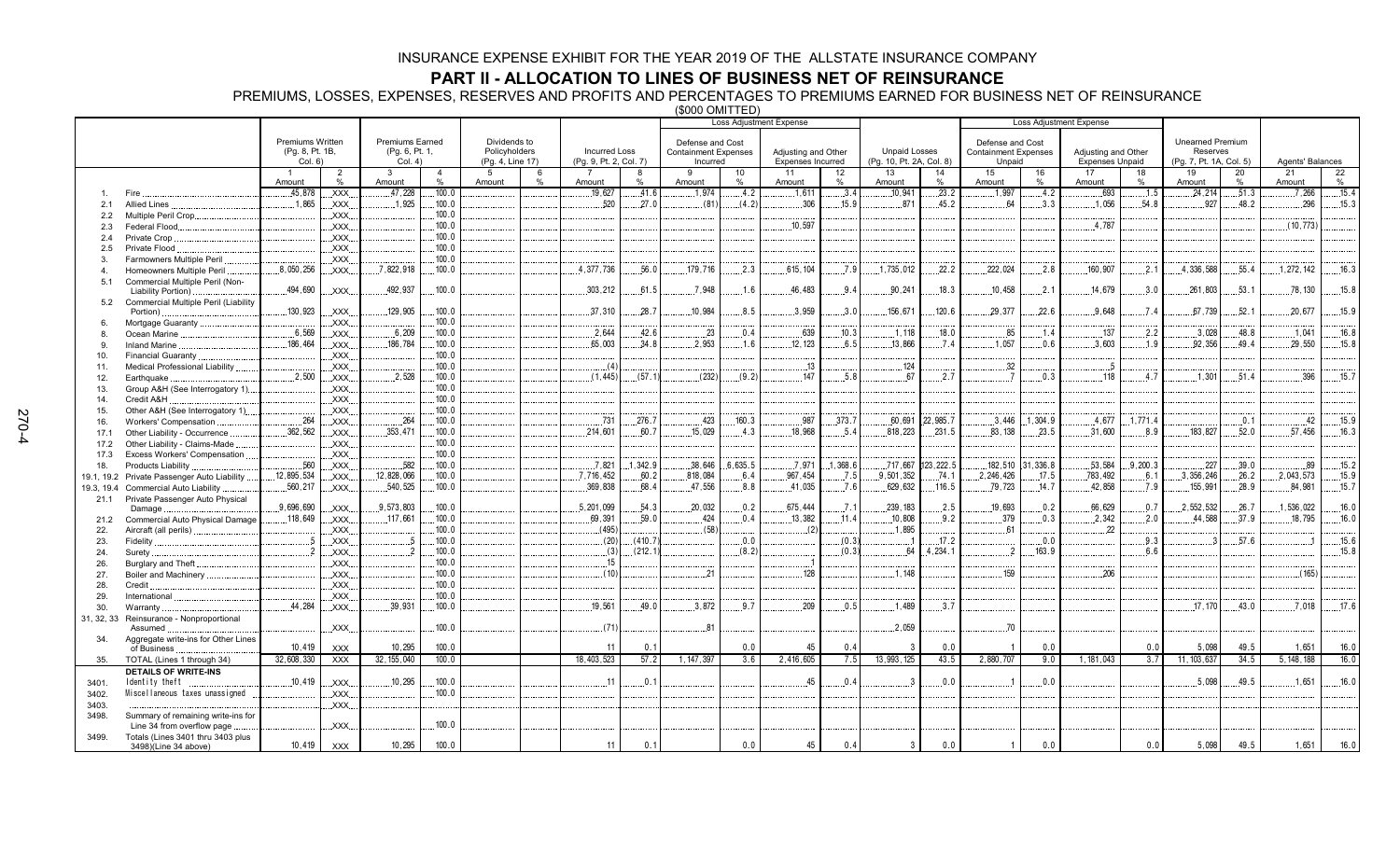**PART II - ALLOCATION TO LINES OF BUSINESS NET OF REINSURANCE (Continued)<br>PREMIUMS, LOSSES, EXPENSES, RESERVES AND PROFITS AND PERCENTAGES TO PREMIUMS EARNED FOR BUSINESS NET OF REINSURANCE<br>(\$000 OMITTED)** 

| Profit or Loss<br>Other Acquisitions, Field<br>Other Income Less Other<br>Taxes, Licenses &<br>Supervision, and Collection<br><b>Investment Gain</b><br>Excluding<br>Commission and Brokerage<br>Expenses<br>Pre-Tax Profit or Loss<br>on Funds<br>Fees Incurred<br><b>Expenses Incurred</b><br><b>Investment Gain</b><br>Investment Gain<br><b>Excluding All</b><br>(IEE Pt. 1, Line<br>(IEE Pt. 1, Line 25<br>General Expenses Incurred<br>(Pg. 4, Line 15<br>Attributable to Insurance<br>Attributable to<br><b>Expenses Incurred</b><br>Attributable to<br>(IEE Pt. 1, Line 25, Col. 3)<br>(IEE Pt. 1, Line 2.8, Col. 2)<br>20.5, Col. 4)<br>minus 2.8 Col. 2)<br>minus Line 5)<br>Investment Gain<br>Transactions<br>Capital and Surplus<br>Capital and Surplus<br><b>Total Profit or Loss</b><br>34<br>35<br>37<br>23<br>24<br>25<br>26<br>27<br>28<br>29<br>30<br>31<br>32<br>33<br>36<br>38<br>39<br>40<br>41<br>42<br>$\%$<br>$\frac{0}{6}$<br>$\%$<br>$\%$<br>$\frac{0}{0}$<br>Amount<br>Amount<br>Amount<br>0/2<br>Amount<br>0/2<br>Amount<br>Amount<br>Amount<br>Amount<br>$\frac{0}{n}$<br>Amount<br>$\frac{0}{6}$<br>Amount<br>0/2<br>Fire<br>.8.3<br>.656<br>.5.3<br>.34.7<br>1,564<br>.38.0<br>.41.2<br>.3.912<br>1.4<br>620<br>.2,501<br>.0.1<br>.3.3<br>.17,930<br>.1,539<br>3.3<br>19.468<br>.1.3<br>.38<br>.16.366<br>Allied Lines<br>197<br>5.0<br>.730<br>.37.9<br>.42.3<br>.10.2<br>(27)<br>96<br>.307<br>16.0<br>.0.3<br>614<br>.31.9<br>6.1<br>.83<br>814<br>2.1<br>(1.4)<br>.117<br>4.3<br>Multiple Peril Crop.<br>2.2<br>150<br>Federal Flood<br>.1.158<br>(16, 264)<br>(7.257)<br>840<br>12,455<br>.12.520<br>2.3<br>.11.615<br>65<br>Private Crop<br>2.4.<br>Private Flood<br>2.5<br>Farmowners Multiple Peril<br>3.<br>.394,631<br>328.822<br>218, 120<br>.999,738<br>.265,582<br>.1, 265, 319<br>.16.2<br>Homeowners Multiple Peril<br>.970,424<br>12.4<br>223,773<br>.2.9<br>.5.0<br>.4.2<br>48,905<br>0.6<br>.781,617<br>.10.0<br>.2.8<br>.12.8<br>.3.4<br>Commercial Multiple Peril (Non-<br>5.1<br>.71.182<br>.14.4<br>.13,685<br>.2.8<br>.30,671<br>6.2<br>42.393<br>.4.790<br>.11,757<br>.17,101<br>.3.5<br>.11,012<br>.2.2<br>.8.6<br>.1.0<br>(17, 846)<br>(3.6)<br>.2.4<br>(6,089)<br>(1.2)<br>Liability Portion).<br>Commercial Multiple Peril (Liability<br>5.2<br>.16,052<br>.12.4<br>.3,158<br>.6.346<br>.1.256<br>.32.4<br>.12,503<br>.54.614<br>.7.085<br>.5.5<br>.61,699<br>47.5<br>.2.4<br>.4.9<br>.11.242<br>.8.7<br>.1.0<br>.42.111<br>9.6<br>42.0<br>Portion).<br>Mortgage Guaranty<br>.904<br>Ocean Marine<br>.14.6<br>.120<br>.1.9<br>.417<br>.6.7<br>.733<br>.11.8<br>.66<br>.795<br>.12.8<br>.156<br>.2.5<br>.951<br>.15.3<br>.209<br>.3.4<br>.1.160<br>.18.7<br>8.<br>.1.1<br>23.583<br>4.302<br>.10.356<br>13.989<br>7.5<br>739<br>.55.213<br>29.6<br>.3,114<br>58.327<br>31.2<br>.5.758<br>64.084<br>.34.3<br>Inland Marine.<br>.12.6<br>2.3<br>5.5<br>0.4<br>1.7<br>3.1<br>9<br>Financial Guaranty.<br>10.<br>Medical Professional Liability<br>(9)<br>11.<br>$_{\rm 8}$<br>$^{2}$<br>296<br>58<br>3.573<br>98<br>3.671<br>145.2<br>2.3<br>131<br>5.2<br>117<br>0.1<br>3.458<br>136.8<br>115<br>4.5<br>141.3<br>3.9<br>Earthquake<br>11.7<br>4.6<br>12.<br>13.<br>Group A&H (See Interrogatory 1)<br>14.<br>Credit A&H<br>Other A&H (See Interrogatory 1)<br>15.<br>.712<br>.269.8<br>.390.7<br>.799.7<br>16.<br>Workers' Compensation<br>.18<br>.6.7<br>0.0<br>(2,607)<br>(987.2)<br>.3,638<br>1.378.0<br>.1.032<br>.1.080<br>.408.9<br>.2.111<br>44.257<br>.7.920<br>17.1<br>Other Liability - Occurrence<br>.12.5<br>.18.059<br>.5.1<br>23.935<br>6.8<br>.3.581<br>.1.0<br>.14.283<br>.4.0<br>.52,437<br>14.8<br>.66,720<br>.18.9<br>.24.526<br>.6.9<br>.91,245<br>.25.8<br>.2.2<br>Other Liability - Claims-Made.<br>17.2<br>Excess Workers' Compensation<br>17.3<br>.56<br>9,288.3<br>.50,650<br>8,696.6<br>(591.8)<br>2,572.6<br>11,536<br>1.980.8<br>.9.6<br>.13<br>.2.2<br>.147<br>.25.3<br>(0.2)<br>(54,097)<br>(3, 447)<br>.14,983<br>18.<br>Products Liability<br>.24<br>4.1<br>(1)<br>.1,393,468<br>.693,553<br>Private Passenger Auto Liability.<br>.10.9<br>.330,915<br>.747,094<br>.5.8<br>.27,411<br>188,455<br>673,612<br>.5.3<br>.862,067<br>.475,599<br>.1,337,666<br>19.1, 19.2<br>.2.6<br>.5.4<br>.0.2<br>.1.5<br>.6.7<br>3.7<br>.10.4<br>Commercial Auto Liability<br>.25.722<br>.20,056<br>(551)<br>6.8<br>19.3, 19.4<br>.4.8<br>3.7<br>.12.944<br>.2.4<br>.28.501<br>.5.3<br>(0.1)<br>(5,678)<br>(1.1)<br>.36,490<br>.30,812<br>.5.7<br>.21,455<br>.52.267<br>.9.7<br>.4.0<br>Private Passenger Auto Physical<br>21.1<br>.5.5<br>.1,099,404<br>.11.5<br>248.191<br>.530.856<br>.30.664<br>.13.0<br>.39,351<br>.13.4<br>219.246<br>.2.3<br>1,499,697<br>.15.7<br>.2.6<br>588.340<br>.6.1<br>.0.3<br>.1, 241, 101<br>.0.4<br>1,280,452<br>Damage<br>Commercial Auto Physical Damage<br>9.942<br>10,995<br>21.2<br>.8.4<br>3.687<br>.3,970<br>.7.319<br>(120)<br>.9.426<br>8.0<br>1,569<br>.9.3<br>.3,063<br>.2.6<br>14.058<br>.11.9<br>3.1<br>3.4<br>.6.2<br>(0.1)<br>.1.3<br>Aircraft (all perils)<br>.555<br>120<br>.675<br>.35<br>.710<br>22.<br>.10.7<br>.2.3<br>4.3<br>.42.2<br>100.5<br>.551.9<br>.2.7<br>27<br>.554.6<br>27<br>.558.8<br>23.<br>Fidelity.<br>27<br>.4.2<br>$\overline{1}$<br>-5<br>320.6<br>233.6<br>554.3<br>70.8<br>10 <sup>10</sup><br>625.1<br>24.<br>Surety.<br>Burglary and Theft.<br>.12<br>(28)<br>(28)<br>(28)<br>26.<br>.312<br>.112<br>150<br>.823<br>.88<br>(1, 361)<br>.23<br>(1, 338)<br>Boiler and Machinery.<br>87<br>(1, 449)<br>27.<br>28.<br>Credit.<br>$\mathbf{R}$<br>(8)<br>(8)<br>(8)<br>29.<br>International<br>.276<br>.564<br>30.<br>1,101<br>.14.912<br>.37.3<br>.15,476<br>.38.8<br>882<br>.16,357<br>.41.0<br>Warranty<br>.2.8<br>0.0<br>.0.7<br>.1.4<br>2.2<br>Reinsurance - Nonproportional<br>31, 32, 33<br>112<br>101<br>.33<br>.135<br>(11)<br>Assumed<br>Aggregate write-ins for Other Lines<br>34.<br>591<br>427<br>7,559<br>7,671<br>299<br>7,971<br>1,220<br>11.9<br>5.7<br>516<br>5.0<br>4.1<br>74<br>0.7<br>73.4<br>112<br>74.5<br>2.9<br>77.4<br>1.1<br>of Business<br>1,687,076<br>1, 107, 042<br>3.4<br>TOTAL (Lines 1 through 34)<br>3,662,184<br>11.4<br>858,403<br>2.7<br>5.2<br>1,790,426<br>5.6<br>116,951<br>0.4<br>2,306,379<br>7.2<br>3,413,421<br>10.6<br>1,058,746<br>3.3<br>4,472,168<br>13.9<br>35.<br><b>DETAILS OF WRITE-INS</b><br>.267<br>2.6<br>516<br>5.0<br>427<br>74<br>0.7<br>76.6<br>.7.995<br>.77.7<br>299<br>2.9<br>8,294<br>80.6<br>.1,220<br>.11.9<br>.4.1<br>.7.882<br>112<br>1.1<br>3401.<br>Identity theft<br>.323<br>(323)<br>3402.<br>(323)<br>(323)<br>Miscellaneous taxes unassigned<br>3403.<br>3498.<br>Summary of remaining write-ins for<br>Line 34 from overflow page<br>3499.<br>Totals (Lines 3401 thru 3403 plus<br>591<br>427<br>7,671<br>299<br>77.4<br>5.7<br>516<br>5.0<br>4.1<br>74<br>7,559<br>1.1<br>74.5<br>2.9<br>7,971<br>1,220<br>11.9<br>0.7<br>73.4<br>112<br>3498)(Line 34 above)<br>VOTE: THE ALLOCATION OF INVESTMENT INCOME FROM CAPITAL AND SURPLUS BY LINE OF BUSINESS MAY NOT ACCURATELY REFLECT THE PROFITABILITY OF A PARTICULAR LINE FOR USE IN THE RATE MAKING PROCESS |  | Other Underwriting Expenses |  |  |  |  |  |  |  |  |  |  |  |  |
|-------------------------------------------------------------------------------------------------------------------------------------------------------------------------------------------------------------------------------------------------------------------------------------------------------------------------------------------------------------------------------------------------------------------------------------------------------------------------------------------------------------------------------------------------------------------------------------------------------------------------------------------------------------------------------------------------------------------------------------------------------------------------------------------------------------------------------------------------------------------------------------------------------------------------------------------------------------------------------------------------------------------------------------------------------------------------------------------------------------------------------------------------------------------------------------------------------------------------------------------------------------------------------------------------------------------------------------------------------------------------------------------------------------------------------------------------------------------------------------------------------------------------------------------------------------------------------------------------------------------------------------------------------------------------------------------------------------------------------------------------------------------------------------------------------------------------------------------------------------------------------------------------------------------------------------------------------------------------------------------------------------------------------------------------------------------------------------------------------------------------------------------------------------------------------------------------------------------------------------------------------------------------------------------------------------------------------------------------------------------------------------------------------------------------------------------------------------------------------------------------------------------------------------------------------------------------------------------------------------------------------------------------------------------------------------------------------------------------------------------------------------------------------------------------------------------------------------------------------------------------------------------------------------------------------------------------------------------------------------------------------------------------------------------------------------------------------------------------------------------------------------------------------------------------------------------------------------------------------------------------------------------------------------------------------------------------------------------------------------------------------------------------------------------------------------------------------------------------------------------------------------------------------------------------------------------------------------------------------------------------------------------------------------------------------------------------------------------------------------------------------------------------------------------------------------------------------------------------------------------------------------------------------------------------------------------------------------------------------------------------------------------------------------------------------------------------------------------------------------------------------------------------------------------------------------------------------------------------------------------------------------------------------------------------------------------------------------------------------------------------------------------------------------------------------------------------------------------------------------------------------------------------------------------------------------------------------------------------------------------------------------------------------------------------------------------------------------------------------------------------------------------------------------------------------------------------------------------------------------------------------------------------------------------------------------------------------------------------------------------------------------------------------------------------------------------------------------------------------------------------------------------------------------------------------------------------------------------------------------------------------------------------------------------------------------------------------------------------------------------------------------------------------------------------------------------------------------------------------------------------------------------------------------------------------------------------------------------------------------------------------------------------------------------------------------------------------------------------------------------------------------------------------------------------------------------------------------------------------------------------------------------------------------------------------------------------------------------------------------------------------------------------------------------------------------------------------------------------------------------------------------------------------------------------------------------------------------------------------------------------------------------------------------------------------------------------------------------------------------------------------------------------------------------------------------------------------------------------------------------------------------------------------------------------------------------------------------------------------------------------------------------------------------------------------------------------------------------------------------------------------------------------------------------------------------------------------------------------------------------------------------------------------------------------------------------------------------------------------------------------------------------------------------------------------------------------------------------------------------------------------------------------------------------------------------------|--|-----------------------------|--|--|--|--|--|--|--|--|--|--|--|--|
|                                                                                                                                                                                                                                                                                                                                                                                                                                                                                                                                                                                                                                                                                                                                                                                                                                                                                                                                                                                                                                                                                                                                                                                                                                                                                                                                                                                                                                                                                                                                                                                                                                                                                                                                                                                                                                                                                                                                                                                                                                                                                                                                                                                                                                                                                                                                                                                                                                                                                                                                                                                                                                                                                                                                                                                                                                                                                                                                                                                                                                                                                                                                                                                                                                                                                                                                                                                                                                                                                                                                                                                                                                                                                                                                                                                                                                                                                                                                                                                                                                                                                                                                                                                                                                                                                                                                                                                                                                                                                                                                                                                                                                                                                                                                                                                                                                                                                                                                                                                                                                                                                                                                                                                                                                                                                                                                                                                                                                                                                                                                                                                                                                                                                                                                                                                                                                                                                                                                                                                                                                                                                                                                                                                                                                                                                                                                                                                                                                                                                                                                                                                                                                                                                                                                                                                                                                                                                                                                                                                                                                                                                                                                                                                           |  |                             |  |  |  |  |  |  |  |  |  |  |  |  |
|                                                                                                                                                                                                                                                                                                                                                                                                                                                                                                                                                                                                                                                                                                                                                                                                                                                                                                                                                                                                                                                                                                                                                                                                                                                                                                                                                                                                                                                                                                                                                                                                                                                                                                                                                                                                                                                                                                                                                                                                                                                                                                                                                                                                                                                                                                                                                                                                                                                                                                                                                                                                                                                                                                                                                                                                                                                                                                                                                                                                                                                                                                                                                                                                                                                                                                                                                                                                                                                                                                                                                                                                                                                                                                                                                                                                                                                                                                                                                                                                                                                                                                                                                                                                                                                                                                                                                                                                                                                                                                                                                                                                                                                                                                                                                                                                                                                                                                                                                                                                                                                                                                                                                                                                                                                                                                                                                                                                                                                                                                                                                                                                                                                                                                                                                                                                                                                                                                                                                                                                                                                                                                                                                                                                                                                                                                                                                                                                                                                                                                                                                                                                                                                                                                                                                                                                                                                                                                                                                                                                                                                                                                                                                                                           |  |                             |  |  |  |  |  |  |  |  |  |  |  |  |
|                                                                                                                                                                                                                                                                                                                                                                                                                                                                                                                                                                                                                                                                                                                                                                                                                                                                                                                                                                                                                                                                                                                                                                                                                                                                                                                                                                                                                                                                                                                                                                                                                                                                                                                                                                                                                                                                                                                                                                                                                                                                                                                                                                                                                                                                                                                                                                                                                                                                                                                                                                                                                                                                                                                                                                                                                                                                                                                                                                                                                                                                                                                                                                                                                                                                                                                                                                                                                                                                                                                                                                                                                                                                                                                                                                                                                                                                                                                                                                                                                                                                                                                                                                                                                                                                                                                                                                                                                                                                                                                                                                                                                                                                                                                                                                                                                                                                                                                                                                                                                                                                                                                                                                                                                                                                                                                                                                                                                                                                                                                                                                                                                                                                                                                                                                                                                                                                                                                                                                                                                                                                                                                                                                                                                                                                                                                                                                                                                                                                                                                                                                                                                                                                                                                                                                                                                                                                                                                                                                                                                                                                                                                                                                                           |  |                             |  |  |  |  |  |  |  |  |  |  |  |  |
|                                                                                                                                                                                                                                                                                                                                                                                                                                                                                                                                                                                                                                                                                                                                                                                                                                                                                                                                                                                                                                                                                                                                                                                                                                                                                                                                                                                                                                                                                                                                                                                                                                                                                                                                                                                                                                                                                                                                                                                                                                                                                                                                                                                                                                                                                                                                                                                                                                                                                                                                                                                                                                                                                                                                                                                                                                                                                                                                                                                                                                                                                                                                                                                                                                                                                                                                                                                                                                                                                                                                                                                                                                                                                                                                                                                                                                                                                                                                                                                                                                                                                                                                                                                                                                                                                                                                                                                                                                                                                                                                                                                                                                                                                                                                                                                                                                                                                                                                                                                                                                                                                                                                                                                                                                                                                                                                                                                                                                                                                                                                                                                                                                                                                                                                                                                                                                                                                                                                                                                                                                                                                                                                                                                                                                                                                                                                                                                                                                                                                                                                                                                                                                                                                                                                                                                                                                                                                                                                                                                                                                                                                                                                                                                           |  |                             |  |  |  |  |  |  |  |  |  |  |  |  |
|                                                                                                                                                                                                                                                                                                                                                                                                                                                                                                                                                                                                                                                                                                                                                                                                                                                                                                                                                                                                                                                                                                                                                                                                                                                                                                                                                                                                                                                                                                                                                                                                                                                                                                                                                                                                                                                                                                                                                                                                                                                                                                                                                                                                                                                                                                                                                                                                                                                                                                                                                                                                                                                                                                                                                                                                                                                                                                                                                                                                                                                                                                                                                                                                                                                                                                                                                                                                                                                                                                                                                                                                                                                                                                                                                                                                                                                                                                                                                                                                                                                                                                                                                                                                                                                                                                                                                                                                                                                                                                                                                                                                                                                                                                                                                                                                                                                                                                                                                                                                                                                                                                                                                                                                                                                                                                                                                                                                                                                                                                                                                                                                                                                                                                                                                                                                                                                                                                                                                                                                                                                                                                                                                                                                                                                                                                                                                                                                                                                                                                                                                                                                                                                                                                                                                                                                                                                                                                                                                                                                                                                                                                                                                                                           |  |                             |  |  |  |  |  |  |  |  |  |  |  |  |
|                                                                                                                                                                                                                                                                                                                                                                                                                                                                                                                                                                                                                                                                                                                                                                                                                                                                                                                                                                                                                                                                                                                                                                                                                                                                                                                                                                                                                                                                                                                                                                                                                                                                                                                                                                                                                                                                                                                                                                                                                                                                                                                                                                                                                                                                                                                                                                                                                                                                                                                                                                                                                                                                                                                                                                                                                                                                                                                                                                                                                                                                                                                                                                                                                                                                                                                                                                                                                                                                                                                                                                                                                                                                                                                                                                                                                                                                                                                                                                                                                                                                                                                                                                                                                                                                                                                                                                                                                                                                                                                                                                                                                                                                                                                                                                                                                                                                                                                                                                                                                                                                                                                                                                                                                                                                                                                                                                                                                                                                                                                                                                                                                                                                                                                                                                                                                                                                                                                                                                                                                                                                                                                                                                                                                                                                                                                                                                                                                                                                                                                                                                                                                                                                                                                                                                                                                                                                                                                                                                                                                                                                                                                                                                                           |  |                             |  |  |  |  |  |  |  |  |  |  |  |  |
|                                                                                                                                                                                                                                                                                                                                                                                                                                                                                                                                                                                                                                                                                                                                                                                                                                                                                                                                                                                                                                                                                                                                                                                                                                                                                                                                                                                                                                                                                                                                                                                                                                                                                                                                                                                                                                                                                                                                                                                                                                                                                                                                                                                                                                                                                                                                                                                                                                                                                                                                                                                                                                                                                                                                                                                                                                                                                                                                                                                                                                                                                                                                                                                                                                                                                                                                                                                                                                                                                                                                                                                                                                                                                                                                                                                                                                                                                                                                                                                                                                                                                                                                                                                                                                                                                                                                                                                                                                                                                                                                                                                                                                                                                                                                                                                                                                                                                                                                                                                                                                                                                                                                                                                                                                                                                                                                                                                                                                                                                                                                                                                                                                                                                                                                                                                                                                                                                                                                                                                                                                                                                                                                                                                                                                                                                                                                                                                                                                                                                                                                                                                                                                                                                                                                                                                                                                                                                                                                                                                                                                                                                                                                                                                           |  |                             |  |  |  |  |  |  |  |  |  |  |  |  |
|                                                                                                                                                                                                                                                                                                                                                                                                                                                                                                                                                                                                                                                                                                                                                                                                                                                                                                                                                                                                                                                                                                                                                                                                                                                                                                                                                                                                                                                                                                                                                                                                                                                                                                                                                                                                                                                                                                                                                                                                                                                                                                                                                                                                                                                                                                                                                                                                                                                                                                                                                                                                                                                                                                                                                                                                                                                                                                                                                                                                                                                                                                                                                                                                                                                                                                                                                                                                                                                                                                                                                                                                                                                                                                                                                                                                                                                                                                                                                                                                                                                                                                                                                                                                                                                                                                                                                                                                                                                                                                                                                                                                                                                                                                                                                                                                                                                                                                                                                                                                                                                                                                                                                                                                                                                                                                                                                                                                                                                                                                                                                                                                                                                                                                                                                                                                                                                                                                                                                                                                                                                                                                                                                                                                                                                                                                                                                                                                                                                                                                                                                                                                                                                                                                                                                                                                                                                                                                                                                                                                                                                                                                                                                                                           |  |                             |  |  |  |  |  |  |  |  |  |  |  |  |
|                                                                                                                                                                                                                                                                                                                                                                                                                                                                                                                                                                                                                                                                                                                                                                                                                                                                                                                                                                                                                                                                                                                                                                                                                                                                                                                                                                                                                                                                                                                                                                                                                                                                                                                                                                                                                                                                                                                                                                                                                                                                                                                                                                                                                                                                                                                                                                                                                                                                                                                                                                                                                                                                                                                                                                                                                                                                                                                                                                                                                                                                                                                                                                                                                                                                                                                                                                                                                                                                                                                                                                                                                                                                                                                                                                                                                                                                                                                                                                                                                                                                                                                                                                                                                                                                                                                                                                                                                                                                                                                                                                                                                                                                                                                                                                                                                                                                                                                                                                                                                                                                                                                                                                                                                                                                                                                                                                                                                                                                                                                                                                                                                                                                                                                                                                                                                                                                                                                                                                                                                                                                                                                                                                                                                                                                                                                                                                                                                                                                                                                                                                                                                                                                                                                                                                                                                                                                                                                                                                                                                                                                                                                                                                                           |  |                             |  |  |  |  |  |  |  |  |  |  |  |  |
|                                                                                                                                                                                                                                                                                                                                                                                                                                                                                                                                                                                                                                                                                                                                                                                                                                                                                                                                                                                                                                                                                                                                                                                                                                                                                                                                                                                                                                                                                                                                                                                                                                                                                                                                                                                                                                                                                                                                                                                                                                                                                                                                                                                                                                                                                                                                                                                                                                                                                                                                                                                                                                                                                                                                                                                                                                                                                                                                                                                                                                                                                                                                                                                                                                                                                                                                                                                                                                                                                                                                                                                                                                                                                                                                                                                                                                                                                                                                                                                                                                                                                                                                                                                                                                                                                                                                                                                                                                                                                                                                                                                                                                                                                                                                                                                                                                                                                                                                                                                                                                                                                                                                                                                                                                                                                                                                                                                                                                                                                                                                                                                                                                                                                                                                                                                                                                                                                                                                                                                                                                                                                                                                                                                                                                                                                                                                                                                                                                                                                                                                                                                                                                                                                                                                                                                                                                                                                                                                                                                                                                                                                                                                                                                           |  |                             |  |  |  |  |  |  |  |  |  |  |  |  |
|                                                                                                                                                                                                                                                                                                                                                                                                                                                                                                                                                                                                                                                                                                                                                                                                                                                                                                                                                                                                                                                                                                                                                                                                                                                                                                                                                                                                                                                                                                                                                                                                                                                                                                                                                                                                                                                                                                                                                                                                                                                                                                                                                                                                                                                                                                                                                                                                                                                                                                                                                                                                                                                                                                                                                                                                                                                                                                                                                                                                                                                                                                                                                                                                                                                                                                                                                                                                                                                                                                                                                                                                                                                                                                                                                                                                                                                                                                                                                                                                                                                                                                                                                                                                                                                                                                                                                                                                                                                                                                                                                                                                                                                                                                                                                                                                                                                                                                                                                                                                                                                                                                                                                                                                                                                                                                                                                                                                                                                                                                                                                                                                                                                                                                                                                                                                                                                                                                                                                                                                                                                                                                                                                                                                                                                                                                                                                                                                                                                                                                                                                                                                                                                                                                                                                                                                                                                                                                                                                                                                                                                                                                                                                                                           |  |                             |  |  |  |  |  |  |  |  |  |  |  |  |
|                                                                                                                                                                                                                                                                                                                                                                                                                                                                                                                                                                                                                                                                                                                                                                                                                                                                                                                                                                                                                                                                                                                                                                                                                                                                                                                                                                                                                                                                                                                                                                                                                                                                                                                                                                                                                                                                                                                                                                                                                                                                                                                                                                                                                                                                                                                                                                                                                                                                                                                                                                                                                                                                                                                                                                                                                                                                                                                                                                                                                                                                                                                                                                                                                                                                                                                                                                                                                                                                                                                                                                                                                                                                                                                                                                                                                                                                                                                                                                                                                                                                                                                                                                                                                                                                                                                                                                                                                                                                                                                                                                                                                                                                                                                                                                                                                                                                                                                                                                                                                                                                                                                                                                                                                                                                                                                                                                                                                                                                                                                                                                                                                                                                                                                                                                                                                                                                                                                                                                                                                                                                                                                                                                                                                                                                                                                                                                                                                                                                                                                                                                                                                                                                                                                                                                                                                                                                                                                                                                                                                                                                                                                                                                                           |  |                             |  |  |  |  |  |  |  |  |  |  |  |  |
|                                                                                                                                                                                                                                                                                                                                                                                                                                                                                                                                                                                                                                                                                                                                                                                                                                                                                                                                                                                                                                                                                                                                                                                                                                                                                                                                                                                                                                                                                                                                                                                                                                                                                                                                                                                                                                                                                                                                                                                                                                                                                                                                                                                                                                                                                                                                                                                                                                                                                                                                                                                                                                                                                                                                                                                                                                                                                                                                                                                                                                                                                                                                                                                                                                                                                                                                                                                                                                                                                                                                                                                                                                                                                                                                                                                                                                                                                                                                                                                                                                                                                                                                                                                                                                                                                                                                                                                                                                                                                                                                                                                                                                                                                                                                                                                                                                                                                                                                                                                                                                                                                                                                                                                                                                                                                                                                                                                                                                                                                                                                                                                                                                                                                                                                                                                                                                                                                                                                                                                                                                                                                                                                                                                                                                                                                                                                                                                                                                                                                                                                                                                                                                                                                                                                                                                                                                                                                                                                                                                                                                                                                                                                                                                           |  |                             |  |  |  |  |  |  |  |  |  |  |  |  |
|                                                                                                                                                                                                                                                                                                                                                                                                                                                                                                                                                                                                                                                                                                                                                                                                                                                                                                                                                                                                                                                                                                                                                                                                                                                                                                                                                                                                                                                                                                                                                                                                                                                                                                                                                                                                                                                                                                                                                                                                                                                                                                                                                                                                                                                                                                                                                                                                                                                                                                                                                                                                                                                                                                                                                                                                                                                                                                                                                                                                                                                                                                                                                                                                                                                                                                                                                                                                                                                                                                                                                                                                                                                                                                                                                                                                                                                                                                                                                                                                                                                                                                                                                                                                                                                                                                                                                                                                                                                                                                                                                                                                                                                                                                                                                                                                                                                                                                                                                                                                                                                                                                                                                                                                                                                                                                                                                                                                                                                                                                                                                                                                                                                                                                                                                                                                                                                                                                                                                                                                                                                                                                                                                                                                                                                                                                                                                                                                                                                                                                                                                                                                                                                                                                                                                                                                                                                                                                                                                                                                                                                                                                                                                                                           |  |                             |  |  |  |  |  |  |  |  |  |  |  |  |
|                                                                                                                                                                                                                                                                                                                                                                                                                                                                                                                                                                                                                                                                                                                                                                                                                                                                                                                                                                                                                                                                                                                                                                                                                                                                                                                                                                                                                                                                                                                                                                                                                                                                                                                                                                                                                                                                                                                                                                                                                                                                                                                                                                                                                                                                                                                                                                                                                                                                                                                                                                                                                                                                                                                                                                                                                                                                                                                                                                                                                                                                                                                                                                                                                                                                                                                                                                                                                                                                                                                                                                                                                                                                                                                                                                                                                                                                                                                                                                                                                                                                                                                                                                                                                                                                                                                                                                                                                                                                                                                                                                                                                                                                                                                                                                                                                                                                                                                                                                                                                                                                                                                                                                                                                                                                                                                                                                                                                                                                                                                                                                                                                                                                                                                                                                                                                                                                                                                                                                                                                                                                                                                                                                                                                                                                                                                                                                                                                                                                                                                                                                                                                                                                                                                                                                                                                                                                                                                                                                                                                                                                                                                                                                                           |  |                             |  |  |  |  |  |  |  |  |  |  |  |  |
|                                                                                                                                                                                                                                                                                                                                                                                                                                                                                                                                                                                                                                                                                                                                                                                                                                                                                                                                                                                                                                                                                                                                                                                                                                                                                                                                                                                                                                                                                                                                                                                                                                                                                                                                                                                                                                                                                                                                                                                                                                                                                                                                                                                                                                                                                                                                                                                                                                                                                                                                                                                                                                                                                                                                                                                                                                                                                                                                                                                                                                                                                                                                                                                                                                                                                                                                                                                                                                                                                                                                                                                                                                                                                                                                                                                                                                                                                                                                                                                                                                                                                                                                                                                                                                                                                                                                                                                                                                                                                                                                                                                                                                                                                                                                                                                                                                                                                                                                                                                                                                                                                                                                                                                                                                                                                                                                                                                                                                                                                                                                                                                                                                                                                                                                                                                                                                                                                                                                                                                                                                                                                                                                                                                                                                                                                                                                                                                                                                                                                                                                                                                                                                                                                                                                                                                                                                                                                                                                                                                                                                                                                                                                                                                           |  |                             |  |  |  |  |  |  |  |  |  |  |  |  |
|                                                                                                                                                                                                                                                                                                                                                                                                                                                                                                                                                                                                                                                                                                                                                                                                                                                                                                                                                                                                                                                                                                                                                                                                                                                                                                                                                                                                                                                                                                                                                                                                                                                                                                                                                                                                                                                                                                                                                                                                                                                                                                                                                                                                                                                                                                                                                                                                                                                                                                                                                                                                                                                                                                                                                                                                                                                                                                                                                                                                                                                                                                                                                                                                                                                                                                                                                                                                                                                                                                                                                                                                                                                                                                                                                                                                                                                                                                                                                                                                                                                                                                                                                                                                                                                                                                                                                                                                                                                                                                                                                                                                                                                                                                                                                                                                                                                                                                                                                                                                                                                                                                                                                                                                                                                                                                                                                                                                                                                                                                                                                                                                                                                                                                                                                                                                                                                                                                                                                                                                                                                                                                                                                                                                                                                                                                                                                                                                                                                                                                                                                                                                                                                                                                                                                                                                                                                                                                                                                                                                                                                                                                                                                                                           |  |                             |  |  |  |  |  |  |  |  |  |  |  |  |
|                                                                                                                                                                                                                                                                                                                                                                                                                                                                                                                                                                                                                                                                                                                                                                                                                                                                                                                                                                                                                                                                                                                                                                                                                                                                                                                                                                                                                                                                                                                                                                                                                                                                                                                                                                                                                                                                                                                                                                                                                                                                                                                                                                                                                                                                                                                                                                                                                                                                                                                                                                                                                                                                                                                                                                                                                                                                                                                                                                                                                                                                                                                                                                                                                                                                                                                                                                                                                                                                                                                                                                                                                                                                                                                                                                                                                                                                                                                                                                                                                                                                                                                                                                                                                                                                                                                                                                                                                                                                                                                                                                                                                                                                                                                                                                                                                                                                                                                                                                                                                                                                                                                                                                                                                                                                                                                                                                                                                                                                                                                                                                                                                                                                                                                                                                                                                                                                                                                                                                                                                                                                                                                                                                                                                                                                                                                                                                                                                                                                                                                                                                                                                                                                                                                                                                                                                                                                                                                                                                                                                                                                                                                                                                                           |  |                             |  |  |  |  |  |  |  |  |  |  |  |  |
|                                                                                                                                                                                                                                                                                                                                                                                                                                                                                                                                                                                                                                                                                                                                                                                                                                                                                                                                                                                                                                                                                                                                                                                                                                                                                                                                                                                                                                                                                                                                                                                                                                                                                                                                                                                                                                                                                                                                                                                                                                                                                                                                                                                                                                                                                                                                                                                                                                                                                                                                                                                                                                                                                                                                                                                                                                                                                                                                                                                                                                                                                                                                                                                                                                                                                                                                                                                                                                                                                                                                                                                                                                                                                                                                                                                                                                                                                                                                                                                                                                                                                                                                                                                                                                                                                                                                                                                                                                                                                                                                                                                                                                                                                                                                                                                                                                                                                                                                                                                                                                                                                                                                                                                                                                                                                                                                                                                                                                                                                                                                                                                                                                                                                                                                                                                                                                                                                                                                                                                                                                                                                                                                                                                                                                                                                                                                                                                                                                                                                                                                                                                                                                                                                                                                                                                                                                                                                                                                                                                                                                                                                                                                                                                           |  |                             |  |  |  |  |  |  |  |  |  |  |  |  |
|                                                                                                                                                                                                                                                                                                                                                                                                                                                                                                                                                                                                                                                                                                                                                                                                                                                                                                                                                                                                                                                                                                                                                                                                                                                                                                                                                                                                                                                                                                                                                                                                                                                                                                                                                                                                                                                                                                                                                                                                                                                                                                                                                                                                                                                                                                                                                                                                                                                                                                                                                                                                                                                                                                                                                                                                                                                                                                                                                                                                                                                                                                                                                                                                                                                                                                                                                                                                                                                                                                                                                                                                                                                                                                                                                                                                                                                                                                                                                                                                                                                                                                                                                                                                                                                                                                                                                                                                                                                                                                                                                                                                                                                                                                                                                                                                                                                                                                                                                                                                                                                                                                                                                                                                                                                                                                                                                                                                                                                                                                                                                                                                                                                                                                                                                                                                                                                                                                                                                                                                                                                                                                                                                                                                                                                                                                                                                                                                                                                                                                                                                                                                                                                                                                                                                                                                                                                                                                                                                                                                                                                                                                                                                                                           |  |                             |  |  |  |  |  |  |  |  |  |  |  |  |
|                                                                                                                                                                                                                                                                                                                                                                                                                                                                                                                                                                                                                                                                                                                                                                                                                                                                                                                                                                                                                                                                                                                                                                                                                                                                                                                                                                                                                                                                                                                                                                                                                                                                                                                                                                                                                                                                                                                                                                                                                                                                                                                                                                                                                                                                                                                                                                                                                                                                                                                                                                                                                                                                                                                                                                                                                                                                                                                                                                                                                                                                                                                                                                                                                                                                                                                                                                                                                                                                                                                                                                                                                                                                                                                                                                                                                                                                                                                                                                                                                                                                                                                                                                                                                                                                                                                                                                                                                                                                                                                                                                                                                                                                                                                                                                                                                                                                                                                                                                                                                                                                                                                                                                                                                                                                                                                                                                                                                                                                                                                                                                                                                                                                                                                                                                                                                                                                                                                                                                                                                                                                                                                                                                                                                                                                                                                                                                                                                                                                                                                                                                                                                                                                                                                                                                                                                                                                                                                                                                                                                                                                                                                                                                                           |  |                             |  |  |  |  |  |  |  |  |  |  |  |  |
|                                                                                                                                                                                                                                                                                                                                                                                                                                                                                                                                                                                                                                                                                                                                                                                                                                                                                                                                                                                                                                                                                                                                                                                                                                                                                                                                                                                                                                                                                                                                                                                                                                                                                                                                                                                                                                                                                                                                                                                                                                                                                                                                                                                                                                                                                                                                                                                                                                                                                                                                                                                                                                                                                                                                                                                                                                                                                                                                                                                                                                                                                                                                                                                                                                                                                                                                                                                                                                                                                                                                                                                                                                                                                                                                                                                                                                                                                                                                                                                                                                                                                                                                                                                                                                                                                                                                                                                                                                                                                                                                                                                                                                                                                                                                                                                                                                                                                                                                                                                                                                                                                                                                                                                                                                                                                                                                                                                                                                                                                                                                                                                                                                                                                                                                                                                                                                                                                                                                                                                                                                                                                                                                                                                                                                                                                                                                                                                                                                                                                                                                                                                                                                                                                                                                                                                                                                                                                                                                                                                                                                                                                                                                                                                           |  |                             |  |  |  |  |  |  |  |  |  |  |  |  |
|                                                                                                                                                                                                                                                                                                                                                                                                                                                                                                                                                                                                                                                                                                                                                                                                                                                                                                                                                                                                                                                                                                                                                                                                                                                                                                                                                                                                                                                                                                                                                                                                                                                                                                                                                                                                                                                                                                                                                                                                                                                                                                                                                                                                                                                                                                                                                                                                                                                                                                                                                                                                                                                                                                                                                                                                                                                                                                                                                                                                                                                                                                                                                                                                                                                                                                                                                                                                                                                                                                                                                                                                                                                                                                                                                                                                                                                                                                                                                                                                                                                                                                                                                                                                                                                                                                                                                                                                                                                                                                                                                                                                                                                                                                                                                                                                                                                                                                                                                                                                                                                                                                                                                                                                                                                                                                                                                                                                                                                                                                                                                                                                                                                                                                                                                                                                                                                                                                                                                                                                                                                                                                                                                                                                                                                                                                                                                                                                                                                                                                                                                                                                                                                                                                                                                                                                                                                                                                                                                                                                                                                                                                                                                                                           |  |                             |  |  |  |  |  |  |  |  |  |  |  |  |
|                                                                                                                                                                                                                                                                                                                                                                                                                                                                                                                                                                                                                                                                                                                                                                                                                                                                                                                                                                                                                                                                                                                                                                                                                                                                                                                                                                                                                                                                                                                                                                                                                                                                                                                                                                                                                                                                                                                                                                                                                                                                                                                                                                                                                                                                                                                                                                                                                                                                                                                                                                                                                                                                                                                                                                                                                                                                                                                                                                                                                                                                                                                                                                                                                                                                                                                                                                                                                                                                                                                                                                                                                                                                                                                                                                                                                                                                                                                                                                                                                                                                                                                                                                                                                                                                                                                                                                                                                                                                                                                                                                                                                                                                                                                                                                                                                                                                                                                                                                                                                                                                                                                                                                                                                                                                                                                                                                                                                                                                                                                                                                                                                                                                                                                                                                                                                                                                                                                                                                                                                                                                                                                                                                                                                                                                                                                                                                                                                                                                                                                                                                                                                                                                                                                                                                                                                                                                                                                                                                                                                                                                                                                                                                                           |  |                             |  |  |  |  |  |  |  |  |  |  |  |  |
|                                                                                                                                                                                                                                                                                                                                                                                                                                                                                                                                                                                                                                                                                                                                                                                                                                                                                                                                                                                                                                                                                                                                                                                                                                                                                                                                                                                                                                                                                                                                                                                                                                                                                                                                                                                                                                                                                                                                                                                                                                                                                                                                                                                                                                                                                                                                                                                                                                                                                                                                                                                                                                                                                                                                                                                                                                                                                                                                                                                                                                                                                                                                                                                                                                                                                                                                                                                                                                                                                                                                                                                                                                                                                                                                                                                                                                                                                                                                                                                                                                                                                                                                                                                                                                                                                                                                                                                                                                                                                                                                                                                                                                                                                                                                                                                                                                                                                                                                                                                                                                                                                                                                                                                                                                                                                                                                                                                                                                                                                                                                                                                                                                                                                                                                                                                                                                                                                                                                                                                                                                                                                                                                                                                                                                                                                                                                                                                                                                                                                                                                                                                                                                                                                                                                                                                                                                                                                                                                                                                                                                                                                                                                                                                           |  |                             |  |  |  |  |  |  |  |  |  |  |  |  |
|                                                                                                                                                                                                                                                                                                                                                                                                                                                                                                                                                                                                                                                                                                                                                                                                                                                                                                                                                                                                                                                                                                                                                                                                                                                                                                                                                                                                                                                                                                                                                                                                                                                                                                                                                                                                                                                                                                                                                                                                                                                                                                                                                                                                                                                                                                                                                                                                                                                                                                                                                                                                                                                                                                                                                                                                                                                                                                                                                                                                                                                                                                                                                                                                                                                                                                                                                                                                                                                                                                                                                                                                                                                                                                                                                                                                                                                                                                                                                                                                                                                                                                                                                                                                                                                                                                                                                                                                                                                                                                                                                                                                                                                                                                                                                                                                                                                                                                                                                                                                                                                                                                                                                                                                                                                                                                                                                                                                                                                                                                                                                                                                                                                                                                                                                                                                                                                                                                                                                                                                                                                                                                                                                                                                                                                                                                                                                                                                                                                                                                                                                                                                                                                                                                                                                                                                                                                                                                                                                                                                                                                                                                                                                                                           |  |                             |  |  |  |  |  |  |  |  |  |  |  |  |
|                                                                                                                                                                                                                                                                                                                                                                                                                                                                                                                                                                                                                                                                                                                                                                                                                                                                                                                                                                                                                                                                                                                                                                                                                                                                                                                                                                                                                                                                                                                                                                                                                                                                                                                                                                                                                                                                                                                                                                                                                                                                                                                                                                                                                                                                                                                                                                                                                                                                                                                                                                                                                                                                                                                                                                                                                                                                                                                                                                                                                                                                                                                                                                                                                                                                                                                                                                                                                                                                                                                                                                                                                                                                                                                                                                                                                                                                                                                                                                                                                                                                                                                                                                                                                                                                                                                                                                                                                                                                                                                                                                                                                                                                                                                                                                                                                                                                                                                                                                                                                                                                                                                                                                                                                                                                                                                                                                                                                                                                                                                                                                                                                                                                                                                                                                                                                                                                                                                                                                                                                                                                                                                                                                                                                                                                                                                                                                                                                                                                                                                                                                                                                                                                                                                                                                                                                                                                                                                                                                                                                                                                                                                                                                                           |  |                             |  |  |  |  |  |  |  |  |  |  |  |  |
|                                                                                                                                                                                                                                                                                                                                                                                                                                                                                                                                                                                                                                                                                                                                                                                                                                                                                                                                                                                                                                                                                                                                                                                                                                                                                                                                                                                                                                                                                                                                                                                                                                                                                                                                                                                                                                                                                                                                                                                                                                                                                                                                                                                                                                                                                                                                                                                                                                                                                                                                                                                                                                                                                                                                                                                                                                                                                                                                                                                                                                                                                                                                                                                                                                                                                                                                                                                                                                                                                                                                                                                                                                                                                                                                                                                                                                                                                                                                                                                                                                                                                                                                                                                                                                                                                                                                                                                                                                                                                                                                                                                                                                                                                                                                                                                                                                                                                                                                                                                                                                                                                                                                                                                                                                                                                                                                                                                                                                                                                                                                                                                                                                                                                                                                                                                                                                                                                                                                                                                                                                                                                                                                                                                                                                                                                                                                                                                                                                                                                                                                                                                                                                                                                                                                                                                                                                                                                                                                                                                                                                                                                                                                                                                           |  |                             |  |  |  |  |  |  |  |  |  |  |  |  |
|                                                                                                                                                                                                                                                                                                                                                                                                                                                                                                                                                                                                                                                                                                                                                                                                                                                                                                                                                                                                                                                                                                                                                                                                                                                                                                                                                                                                                                                                                                                                                                                                                                                                                                                                                                                                                                                                                                                                                                                                                                                                                                                                                                                                                                                                                                                                                                                                                                                                                                                                                                                                                                                                                                                                                                                                                                                                                                                                                                                                                                                                                                                                                                                                                                                                                                                                                                                                                                                                                                                                                                                                                                                                                                                                                                                                                                                                                                                                                                                                                                                                                                                                                                                                                                                                                                                                                                                                                                                                                                                                                                                                                                                                                                                                                                                                                                                                                                                                                                                                                                                                                                                                                                                                                                                                                                                                                                                                                                                                                                                                                                                                                                                                                                                                                                                                                                                                                                                                                                                                                                                                                                                                                                                                                                                                                                                                                                                                                                                                                                                                                                                                                                                                                                                                                                                                                                                                                                                                                                                                                                                                                                                                                                                           |  |                             |  |  |  |  |  |  |  |  |  |  |  |  |
|                                                                                                                                                                                                                                                                                                                                                                                                                                                                                                                                                                                                                                                                                                                                                                                                                                                                                                                                                                                                                                                                                                                                                                                                                                                                                                                                                                                                                                                                                                                                                                                                                                                                                                                                                                                                                                                                                                                                                                                                                                                                                                                                                                                                                                                                                                                                                                                                                                                                                                                                                                                                                                                                                                                                                                                                                                                                                                                                                                                                                                                                                                                                                                                                                                                                                                                                                                                                                                                                                                                                                                                                                                                                                                                                                                                                                                                                                                                                                                                                                                                                                                                                                                                                                                                                                                                                                                                                                                                                                                                                                                                                                                                                                                                                                                                                                                                                                                                                                                                                                                                                                                                                                                                                                                                                                                                                                                                                                                                                                                                                                                                                                                                                                                                                                                                                                                                                                                                                                                                                                                                                                                                                                                                                                                                                                                                                                                                                                                                                                                                                                                                                                                                                                                                                                                                                                                                                                                                                                                                                                                                                                                                                                                                           |  |                             |  |  |  |  |  |  |  |  |  |  |  |  |
|                                                                                                                                                                                                                                                                                                                                                                                                                                                                                                                                                                                                                                                                                                                                                                                                                                                                                                                                                                                                                                                                                                                                                                                                                                                                                                                                                                                                                                                                                                                                                                                                                                                                                                                                                                                                                                                                                                                                                                                                                                                                                                                                                                                                                                                                                                                                                                                                                                                                                                                                                                                                                                                                                                                                                                                                                                                                                                                                                                                                                                                                                                                                                                                                                                                                                                                                                                                                                                                                                                                                                                                                                                                                                                                                                                                                                                                                                                                                                                                                                                                                                                                                                                                                                                                                                                                                                                                                                                                                                                                                                                                                                                                                                                                                                                                                                                                                                                                                                                                                                                                                                                                                                                                                                                                                                                                                                                                                                                                                                                                                                                                                                                                                                                                                                                                                                                                                                                                                                                                                                                                                                                                                                                                                                                                                                                                                                                                                                                                                                                                                                                                                                                                                                                                                                                                                                                                                                                                                                                                                                                                                                                                                                                                           |  |                             |  |  |  |  |  |  |  |  |  |  |  |  |
|                                                                                                                                                                                                                                                                                                                                                                                                                                                                                                                                                                                                                                                                                                                                                                                                                                                                                                                                                                                                                                                                                                                                                                                                                                                                                                                                                                                                                                                                                                                                                                                                                                                                                                                                                                                                                                                                                                                                                                                                                                                                                                                                                                                                                                                                                                                                                                                                                                                                                                                                                                                                                                                                                                                                                                                                                                                                                                                                                                                                                                                                                                                                                                                                                                                                                                                                                                                                                                                                                                                                                                                                                                                                                                                                                                                                                                                                                                                                                                                                                                                                                                                                                                                                                                                                                                                                                                                                                                                                                                                                                                                                                                                                                                                                                                                                                                                                                                                                                                                                                                                                                                                                                                                                                                                                                                                                                                                                                                                                                                                                                                                                                                                                                                                                                                                                                                                                                                                                                                                                                                                                                                                                                                                                                                                                                                                                                                                                                                                                                                                                                                                                                                                                                                                                                                                                                                                                                                                                                                                                                                                                                                                                                                                           |  |                             |  |  |  |  |  |  |  |  |  |  |  |  |
|                                                                                                                                                                                                                                                                                                                                                                                                                                                                                                                                                                                                                                                                                                                                                                                                                                                                                                                                                                                                                                                                                                                                                                                                                                                                                                                                                                                                                                                                                                                                                                                                                                                                                                                                                                                                                                                                                                                                                                                                                                                                                                                                                                                                                                                                                                                                                                                                                                                                                                                                                                                                                                                                                                                                                                                                                                                                                                                                                                                                                                                                                                                                                                                                                                                                                                                                                                                                                                                                                                                                                                                                                                                                                                                                                                                                                                                                                                                                                                                                                                                                                                                                                                                                                                                                                                                                                                                                                                                                                                                                                                                                                                                                                                                                                                                                                                                                                                                                                                                                                                                                                                                                                                                                                                                                                                                                                                                                                                                                                                                                                                                                                                                                                                                                                                                                                                                                                                                                                                                                                                                                                                                                                                                                                                                                                                                                                                                                                                                                                                                                                                                                                                                                                                                                                                                                                                                                                                                                                                                                                                                                                                                                                                                           |  |                             |  |  |  |  |  |  |  |  |  |  |  |  |
|                                                                                                                                                                                                                                                                                                                                                                                                                                                                                                                                                                                                                                                                                                                                                                                                                                                                                                                                                                                                                                                                                                                                                                                                                                                                                                                                                                                                                                                                                                                                                                                                                                                                                                                                                                                                                                                                                                                                                                                                                                                                                                                                                                                                                                                                                                                                                                                                                                                                                                                                                                                                                                                                                                                                                                                                                                                                                                                                                                                                                                                                                                                                                                                                                                                                                                                                                                                                                                                                                                                                                                                                                                                                                                                                                                                                                                                                                                                                                                                                                                                                                                                                                                                                                                                                                                                                                                                                                                                                                                                                                                                                                                                                                                                                                                                                                                                                                                                                                                                                                                                                                                                                                                                                                                                                                                                                                                                                                                                                                                                                                                                                                                                                                                                                                                                                                                                                                                                                                                                                                                                                                                                                                                                                                                                                                                                                                                                                                                                                                                                                                                                                                                                                                                                                                                                                                                                                                                                                                                                                                                                                                                                                                                                           |  |                             |  |  |  |  |  |  |  |  |  |  |  |  |
|                                                                                                                                                                                                                                                                                                                                                                                                                                                                                                                                                                                                                                                                                                                                                                                                                                                                                                                                                                                                                                                                                                                                                                                                                                                                                                                                                                                                                                                                                                                                                                                                                                                                                                                                                                                                                                                                                                                                                                                                                                                                                                                                                                                                                                                                                                                                                                                                                                                                                                                                                                                                                                                                                                                                                                                                                                                                                                                                                                                                                                                                                                                                                                                                                                                                                                                                                                                                                                                                                                                                                                                                                                                                                                                                                                                                                                                                                                                                                                                                                                                                                                                                                                                                                                                                                                                                                                                                                                                                                                                                                                                                                                                                                                                                                                                                                                                                                                                                                                                                                                                                                                                                                                                                                                                                                                                                                                                                                                                                                                                                                                                                                                                                                                                                                                                                                                                                                                                                                                                                                                                                                                                                                                                                                                                                                                                                                                                                                                                                                                                                                                                                                                                                                                                                                                                                                                                                                                                                                                                                                                                                                                                                                                                           |  |                             |  |  |  |  |  |  |  |  |  |  |  |  |
|                                                                                                                                                                                                                                                                                                                                                                                                                                                                                                                                                                                                                                                                                                                                                                                                                                                                                                                                                                                                                                                                                                                                                                                                                                                                                                                                                                                                                                                                                                                                                                                                                                                                                                                                                                                                                                                                                                                                                                                                                                                                                                                                                                                                                                                                                                                                                                                                                                                                                                                                                                                                                                                                                                                                                                                                                                                                                                                                                                                                                                                                                                                                                                                                                                                                                                                                                                                                                                                                                                                                                                                                                                                                                                                                                                                                                                                                                                                                                                                                                                                                                                                                                                                                                                                                                                                                                                                                                                                                                                                                                                                                                                                                                                                                                                                                                                                                                                                                                                                                                                                                                                                                                                                                                                                                                                                                                                                                                                                                                                                                                                                                                                                                                                                                                                                                                                                                                                                                                                                                                                                                                                                                                                                                                                                                                                                                                                                                                                                                                                                                                                                                                                                                                                                                                                                                                                                                                                                                                                                                                                                                                                                                                                                           |  |                             |  |  |  |  |  |  |  |  |  |  |  |  |
|                                                                                                                                                                                                                                                                                                                                                                                                                                                                                                                                                                                                                                                                                                                                                                                                                                                                                                                                                                                                                                                                                                                                                                                                                                                                                                                                                                                                                                                                                                                                                                                                                                                                                                                                                                                                                                                                                                                                                                                                                                                                                                                                                                                                                                                                                                                                                                                                                                                                                                                                                                                                                                                                                                                                                                                                                                                                                                                                                                                                                                                                                                                                                                                                                                                                                                                                                                                                                                                                                                                                                                                                                                                                                                                                                                                                                                                                                                                                                                                                                                                                                                                                                                                                                                                                                                                                                                                                                                                                                                                                                                                                                                                                                                                                                                                                                                                                                                                                                                                                                                                                                                                                                                                                                                                                                                                                                                                                                                                                                                                                                                                                                                                                                                                                                                                                                                                                                                                                                                                                                                                                                                                                                                                                                                                                                                                                                                                                                                                                                                                                                                                                                                                                                                                                                                                                                                                                                                                                                                                                                                                                                                                                                                                           |  |                             |  |  |  |  |  |  |  |  |  |  |  |  |
|                                                                                                                                                                                                                                                                                                                                                                                                                                                                                                                                                                                                                                                                                                                                                                                                                                                                                                                                                                                                                                                                                                                                                                                                                                                                                                                                                                                                                                                                                                                                                                                                                                                                                                                                                                                                                                                                                                                                                                                                                                                                                                                                                                                                                                                                                                                                                                                                                                                                                                                                                                                                                                                                                                                                                                                                                                                                                                                                                                                                                                                                                                                                                                                                                                                                                                                                                                                                                                                                                                                                                                                                                                                                                                                                                                                                                                                                                                                                                                                                                                                                                                                                                                                                                                                                                                                                                                                                                                                                                                                                                                                                                                                                                                                                                                                                                                                                                                                                                                                                                                                                                                                                                                                                                                                                                                                                                                                                                                                                                                                                                                                                                                                                                                                                                                                                                                                                                                                                                                                                                                                                                                                                                                                                                                                                                                                                                                                                                                                                                                                                                                                                                                                                                                                                                                                                                                                                                                                                                                                                                                                                                                                                                                                           |  |                             |  |  |  |  |  |  |  |  |  |  |  |  |
|                                                                                                                                                                                                                                                                                                                                                                                                                                                                                                                                                                                                                                                                                                                                                                                                                                                                                                                                                                                                                                                                                                                                                                                                                                                                                                                                                                                                                                                                                                                                                                                                                                                                                                                                                                                                                                                                                                                                                                                                                                                                                                                                                                                                                                                                                                                                                                                                                                                                                                                                                                                                                                                                                                                                                                                                                                                                                                                                                                                                                                                                                                                                                                                                                                                                                                                                                                                                                                                                                                                                                                                                                                                                                                                                                                                                                                                                                                                                                                                                                                                                                                                                                                                                                                                                                                                                                                                                                                                                                                                                                                                                                                                                                                                                                                                                                                                                                                                                                                                                                                                                                                                                                                                                                                                                                                                                                                                                                                                                                                                                                                                                                                                                                                                                                                                                                                                                                                                                                                                                                                                                                                                                                                                                                                                                                                                                                                                                                                                                                                                                                                                                                                                                                                                                                                                                                                                                                                                                                                                                                                                                                                                                                                                           |  |                             |  |  |  |  |  |  |  |  |  |  |  |  |
|                                                                                                                                                                                                                                                                                                                                                                                                                                                                                                                                                                                                                                                                                                                                                                                                                                                                                                                                                                                                                                                                                                                                                                                                                                                                                                                                                                                                                                                                                                                                                                                                                                                                                                                                                                                                                                                                                                                                                                                                                                                                                                                                                                                                                                                                                                                                                                                                                                                                                                                                                                                                                                                                                                                                                                                                                                                                                                                                                                                                                                                                                                                                                                                                                                                                                                                                                                                                                                                                                                                                                                                                                                                                                                                                                                                                                                                                                                                                                                                                                                                                                                                                                                                                                                                                                                                                                                                                                                                                                                                                                                                                                                                                                                                                                                                                                                                                                                                                                                                                                                                                                                                                                                                                                                                                                                                                                                                                                                                                                                                                                                                                                                                                                                                                                                                                                                                                                                                                                                                                                                                                                                                                                                                                                                                                                                                                                                                                                                                                                                                                                                                                                                                                                                                                                                                                                                                                                                                                                                                                                                                                                                                                                                                           |  |                             |  |  |  |  |  |  |  |  |  |  |  |  |
|                                                                                                                                                                                                                                                                                                                                                                                                                                                                                                                                                                                                                                                                                                                                                                                                                                                                                                                                                                                                                                                                                                                                                                                                                                                                                                                                                                                                                                                                                                                                                                                                                                                                                                                                                                                                                                                                                                                                                                                                                                                                                                                                                                                                                                                                                                                                                                                                                                                                                                                                                                                                                                                                                                                                                                                                                                                                                                                                                                                                                                                                                                                                                                                                                                                                                                                                                                                                                                                                                                                                                                                                                                                                                                                                                                                                                                                                                                                                                                                                                                                                                                                                                                                                                                                                                                                                                                                                                                                                                                                                                                                                                                                                                                                                                                                                                                                                                                                                                                                                                                                                                                                                                                                                                                                                                                                                                                                                                                                                                                                                                                                                                                                                                                                                                                                                                                                                                                                                                                                                                                                                                                                                                                                                                                                                                                                                                                                                                                                                                                                                                                                                                                                                                                                                                                                                                                                                                                                                                                                                                                                                                                                                                                                           |  |                             |  |  |  |  |  |  |  |  |  |  |  |  |
|                                                                                                                                                                                                                                                                                                                                                                                                                                                                                                                                                                                                                                                                                                                                                                                                                                                                                                                                                                                                                                                                                                                                                                                                                                                                                                                                                                                                                                                                                                                                                                                                                                                                                                                                                                                                                                                                                                                                                                                                                                                                                                                                                                                                                                                                                                                                                                                                                                                                                                                                                                                                                                                                                                                                                                                                                                                                                                                                                                                                                                                                                                                                                                                                                                                                                                                                                                                                                                                                                                                                                                                                                                                                                                                                                                                                                                                                                                                                                                                                                                                                                                                                                                                                                                                                                                                                                                                                                                                                                                                                                                                                                                                                                                                                                                                                                                                                                                                                                                                                                                                                                                                                                                                                                                                                                                                                                                                                                                                                                                                                                                                                                                                                                                                                                                                                                                                                                                                                                                                                                                                                                                                                                                                                                                                                                                                                                                                                                                                                                                                                                                                                                                                                                                                                                                                                                                                                                                                                                                                                                                                                                                                                                                                           |  |                             |  |  |  |  |  |  |  |  |  |  |  |  |
|                                                                                                                                                                                                                                                                                                                                                                                                                                                                                                                                                                                                                                                                                                                                                                                                                                                                                                                                                                                                                                                                                                                                                                                                                                                                                                                                                                                                                                                                                                                                                                                                                                                                                                                                                                                                                                                                                                                                                                                                                                                                                                                                                                                                                                                                                                                                                                                                                                                                                                                                                                                                                                                                                                                                                                                                                                                                                                                                                                                                                                                                                                                                                                                                                                                                                                                                                                                                                                                                                                                                                                                                                                                                                                                                                                                                                                                                                                                                                                                                                                                                                                                                                                                                                                                                                                                                                                                                                                                                                                                                                                                                                                                                                                                                                                                                                                                                                                                                                                                                                                                                                                                                                                                                                                                                                                                                                                                                                                                                                                                                                                                                                                                                                                                                                                                                                                                                                                                                                                                                                                                                                                                                                                                                                                                                                                                                                                                                                                                                                                                                                                                                                                                                                                                                                                                                                                                                                                                                                                                                                                                                                                                                                                                           |  |                             |  |  |  |  |  |  |  |  |  |  |  |  |
|                                                                                                                                                                                                                                                                                                                                                                                                                                                                                                                                                                                                                                                                                                                                                                                                                                                                                                                                                                                                                                                                                                                                                                                                                                                                                                                                                                                                                                                                                                                                                                                                                                                                                                                                                                                                                                                                                                                                                                                                                                                                                                                                                                                                                                                                                                                                                                                                                                                                                                                                                                                                                                                                                                                                                                                                                                                                                                                                                                                                                                                                                                                                                                                                                                                                                                                                                                                                                                                                                                                                                                                                                                                                                                                                                                                                                                                                                                                                                                                                                                                                                                                                                                                                                                                                                                                                                                                                                                                                                                                                                                                                                                                                                                                                                                                                                                                                                                                                                                                                                                                                                                                                                                                                                                                                                                                                                                                                                                                                                                                                                                                                                                                                                                                                                                                                                                                                                                                                                                                                                                                                                                                                                                                                                                                                                                                                                                                                                                                                                                                                                                                                                                                                                                                                                                                                                                                                                                                                                                                                                                                                                                                                                                                           |  |                             |  |  |  |  |  |  |  |  |  |  |  |  |
|                                                                                                                                                                                                                                                                                                                                                                                                                                                                                                                                                                                                                                                                                                                                                                                                                                                                                                                                                                                                                                                                                                                                                                                                                                                                                                                                                                                                                                                                                                                                                                                                                                                                                                                                                                                                                                                                                                                                                                                                                                                                                                                                                                                                                                                                                                                                                                                                                                                                                                                                                                                                                                                                                                                                                                                                                                                                                                                                                                                                                                                                                                                                                                                                                                                                                                                                                                                                                                                                                                                                                                                                                                                                                                                                                                                                                                                                                                                                                                                                                                                                                                                                                                                                                                                                                                                                                                                                                                                                                                                                                                                                                                                                                                                                                                                                                                                                                                                                                                                                                                                                                                                                                                                                                                                                                                                                                                                                                                                                                                                                                                                                                                                                                                                                                                                                                                                                                                                                                                                                                                                                                                                                                                                                                                                                                                                                                                                                                                                                                                                                                                                                                                                                                                                                                                                                                                                                                                                                                                                                                                                                                                                                                                                           |  |                             |  |  |  |  |  |  |  |  |  |  |  |  |
|                                                                                                                                                                                                                                                                                                                                                                                                                                                                                                                                                                                                                                                                                                                                                                                                                                                                                                                                                                                                                                                                                                                                                                                                                                                                                                                                                                                                                                                                                                                                                                                                                                                                                                                                                                                                                                                                                                                                                                                                                                                                                                                                                                                                                                                                                                                                                                                                                                                                                                                                                                                                                                                                                                                                                                                                                                                                                                                                                                                                                                                                                                                                                                                                                                                                                                                                                                                                                                                                                                                                                                                                                                                                                                                                                                                                                                                                                                                                                                                                                                                                                                                                                                                                                                                                                                                                                                                                                                                                                                                                                                                                                                                                                                                                                                                                                                                                                                                                                                                                                                                                                                                                                                                                                                                                                                                                                                                                                                                                                                                                                                                                                                                                                                                                                                                                                                                                                                                                                                                                                                                                                                                                                                                                                                                                                                                                                                                                                                                                                                                                                                                                                                                                                                                                                                                                                                                                                                                                                                                                                                                                                                                                                                                           |  |                             |  |  |  |  |  |  |  |  |  |  |  |  |
|                                                                                                                                                                                                                                                                                                                                                                                                                                                                                                                                                                                                                                                                                                                                                                                                                                                                                                                                                                                                                                                                                                                                                                                                                                                                                                                                                                                                                                                                                                                                                                                                                                                                                                                                                                                                                                                                                                                                                                                                                                                                                                                                                                                                                                                                                                                                                                                                                                                                                                                                                                                                                                                                                                                                                                                                                                                                                                                                                                                                                                                                                                                                                                                                                                                                                                                                                                                                                                                                                                                                                                                                                                                                                                                                                                                                                                                                                                                                                                                                                                                                                                                                                                                                                                                                                                                                                                                                                                                                                                                                                                                                                                                                                                                                                                                                                                                                                                                                                                                                                                                                                                                                                                                                                                                                                                                                                                                                                                                                                                                                                                                                                                                                                                                                                                                                                                                                                                                                                                                                                                                                                                                                                                                                                                                                                                                                                                                                                                                                                                                                                                                                                                                                                                                                                                                                                                                                                                                                                                                                                                                                                                                                                                                           |  |                             |  |  |  |  |  |  |  |  |  |  |  |  |
|                                                                                                                                                                                                                                                                                                                                                                                                                                                                                                                                                                                                                                                                                                                                                                                                                                                                                                                                                                                                                                                                                                                                                                                                                                                                                                                                                                                                                                                                                                                                                                                                                                                                                                                                                                                                                                                                                                                                                                                                                                                                                                                                                                                                                                                                                                                                                                                                                                                                                                                                                                                                                                                                                                                                                                                                                                                                                                                                                                                                                                                                                                                                                                                                                                                                                                                                                                                                                                                                                                                                                                                                                                                                                                                                                                                                                                                                                                                                                                                                                                                                                                                                                                                                                                                                                                                                                                                                                                                                                                                                                                                                                                                                                                                                                                                                                                                                                                                                                                                                                                                                                                                                                                                                                                                                                                                                                                                                                                                                                                                                                                                                                                                                                                                                                                                                                                                                                                                                                                                                                                                                                                                                                                                                                                                                                                                                                                                                                                                                                                                                                                                                                                                                                                                                                                                                                                                                                                                                                                                                                                                                                                                                                                                           |  |                             |  |  |  |  |  |  |  |  |  |  |  |  |
|                                                                                                                                                                                                                                                                                                                                                                                                                                                                                                                                                                                                                                                                                                                                                                                                                                                                                                                                                                                                                                                                                                                                                                                                                                                                                                                                                                                                                                                                                                                                                                                                                                                                                                                                                                                                                                                                                                                                                                                                                                                                                                                                                                                                                                                                                                                                                                                                                                                                                                                                                                                                                                                                                                                                                                                                                                                                                                                                                                                                                                                                                                                                                                                                                                                                                                                                                                                                                                                                                                                                                                                                                                                                                                                                                                                                                                                                                                                                                                                                                                                                                                                                                                                                                                                                                                                                                                                                                                                                                                                                                                                                                                                                                                                                                                                                                                                                                                                                                                                                                                                                                                                                                                                                                                                                                                                                                                                                                                                                                                                                                                                                                                                                                                                                                                                                                                                                                                                                                                                                                                                                                                                                                                                                                                                                                                                                                                                                                                                                                                                                                                                                                                                                                                                                                                                                                                                                                                                                                                                                                                                                                                                                                                                           |  |                             |  |  |  |  |  |  |  |  |  |  |  |  |
|                                                                                                                                                                                                                                                                                                                                                                                                                                                                                                                                                                                                                                                                                                                                                                                                                                                                                                                                                                                                                                                                                                                                                                                                                                                                                                                                                                                                                                                                                                                                                                                                                                                                                                                                                                                                                                                                                                                                                                                                                                                                                                                                                                                                                                                                                                                                                                                                                                                                                                                                                                                                                                                                                                                                                                                                                                                                                                                                                                                                                                                                                                                                                                                                                                                                                                                                                                                                                                                                                                                                                                                                                                                                                                                                                                                                                                                                                                                                                                                                                                                                                                                                                                                                                                                                                                                                                                                                                                                                                                                                                                                                                                                                                                                                                                                                                                                                                                                                                                                                                                                                                                                                                                                                                                                                                                                                                                                                                                                                                                                                                                                                                                                                                                                                                                                                                                                                                                                                                                                                                                                                                                                                                                                                                                                                                                                                                                                                                                                                                                                                                                                                                                                                                                                                                                                                                                                                                                                                                                                                                                                                                                                                                                                           |  |                             |  |  |  |  |  |  |  |  |  |  |  |  |
|                                                                                                                                                                                                                                                                                                                                                                                                                                                                                                                                                                                                                                                                                                                                                                                                                                                                                                                                                                                                                                                                                                                                                                                                                                                                                                                                                                                                                                                                                                                                                                                                                                                                                                                                                                                                                                                                                                                                                                                                                                                                                                                                                                                                                                                                                                                                                                                                                                                                                                                                                                                                                                                                                                                                                                                                                                                                                                                                                                                                                                                                                                                                                                                                                                                                                                                                                                                                                                                                                                                                                                                                                                                                                                                                                                                                                                                                                                                                                                                                                                                                                                                                                                                                                                                                                                                                                                                                                                                                                                                                                                                                                                                                                                                                                                                                                                                                                                                                                                                                                                                                                                                                                                                                                                                                                                                                                                                                                                                                                                                                                                                                                                                                                                                                                                                                                                                                                                                                                                                                                                                                                                                                                                                                                                                                                                                                                                                                                                                                                                                                                                                                                                                                                                                                                                                                                                                                                                                                                                                                                                                                                                                                                                                           |  |                             |  |  |  |  |  |  |  |  |  |  |  |  |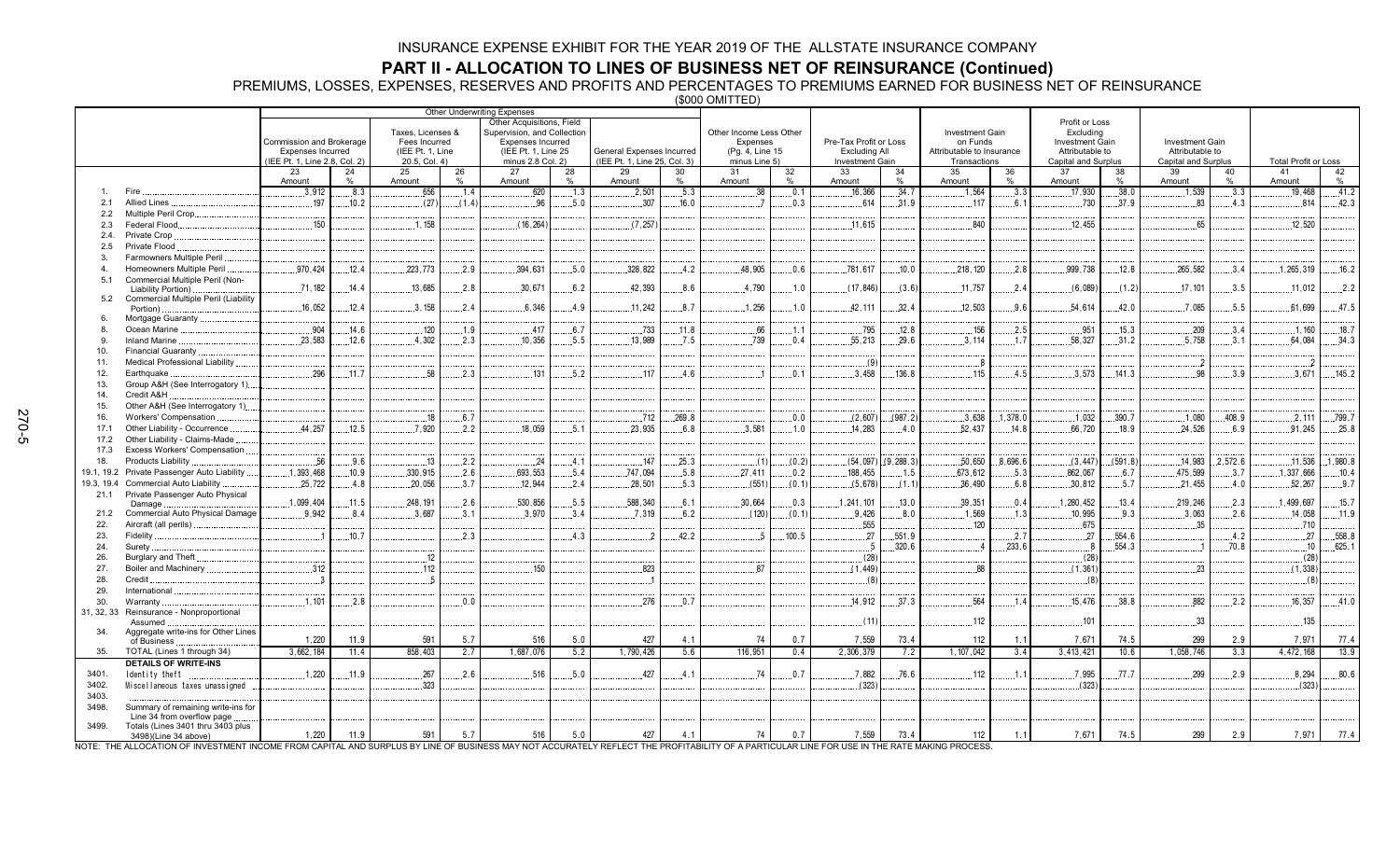### **PART III - ALLOCATION TO LINES OF DIRECT BUSINESS WRITTEN**

PREMIUMS, LOSSES, EXPENSES, RESERVES AND PROFITS, AND PERCENTAGES TO PREMIUMS EARNED FOR DIRECT BUSINESS WRITTEN

(\$000 OMITTED)

|               |                                             |                        |                        |                               |                |                    |           |                           |            |                             |           | Loss Adjustment Expense        |           |                                 |          | <b>Loss Adjustment Expense</b> |           |                              |          |                         |            |                        |         |
|---------------|---------------------------------------------|------------------------|------------------------|-------------------------------|----------------|--------------------|-----------|---------------------------|------------|-----------------------------|-----------|--------------------------------|-----------|---------------------------------|----------|--------------------------------|-----------|------------------------------|----------|-------------------------|------------|------------------------|---------|
|               |                                             |                        |                        |                               |                | Dividends          |           |                           |            | Defense and Cost            |           |                                |           |                                 |          | Defense and Cost               |           |                              |          |                         |            |                        |         |
|               |                                             | Premiums Written       |                        | <b>Premiums Earned</b>        |                | to                 |           | <b>Incurred Loss</b>      |            | <b>Containment Expenses</b> |           | Adjusting and Other            |           | <b>Unpaid Losses</b>            |          | <b>Containment Expenses</b>    |           | Adjusting and Other          |          | <b>Unearned Premium</b> |            |                        |         |
|               |                                             | Pg. 8, Pt. 1B, Col. 1) |                        | Sch. T, Line 59, Col. 3)<br>3 | $\overline{4}$ | Policyholders<br>5 |           | (Sch. T, Line 59, Col. 6) |            | Incurred<br>Q               |           | <b>Expenses Incurred</b><br>11 |           | (Sch. T, Line 59, Col. 7)<br>13 |          | Unpaid<br>15                   |           | <b>Expenses Unpaid</b><br>17 |          | Reserves<br>19          |            | Agents' Balances<br>21 |         |
|               |                                             | Amount                 | $\overline{2}$<br>$\%$ | Amount                        | %              | Amount             | 6<br>$\%$ | Amount                    | 8<br>%     | Amount                      | 10<br>%   | Amount                         | 12<br>%   | Amount                          | 14<br>%  | Amount                         | 16<br>%   | Amount                       | 18<br>%  | Amount                  | 20<br>$\%$ | Amount                 | 22<br>% |
|               | Fire                                        | .758                   | XXX.                   | .792                          | .100.0         |                    |           | (129)                     | (16.2)     | (17)                        | (2.1)     | (8)                            | (1.1)     | .279                            | .35.2    |                                | .0.9      | .262                         | .33.1    | .382                    | .48.2      | (55)                   | (6.9)   |
| 2.1           | <b>Allied Lines</b>                         | .1,864                 | XXX.                   | 1,924                         | .100.0         |                    |           | 643                       | .33.4      | .20                         | .1.0      | .302                           | .15.7     | .382                            | .19.8    | 16                             | 0.8       | 1.038                        | .53.9    | .926                    | 48.1       | (135)                  | (7.0)   |
| $2.2^{\circ}$ | Multiple Peril Crop.                        |                        | XXX.                   |                               | .100.0         |                    |           |                           |            |                             |           |                                |           |                                 |          |                                |           |                              |          |                         |            |                        |         |
| 2.3           | Federal Flood.                              | .251,553               | XXX.                   | 249.351                       | .100.0         |                    |           | 149.747                   | 60.1       |                             |           | .21.766                        | 8.7       | 24.460                          | 9.8      |                                |           | .4.787                       | 1.9      | .155,788                | 62.5       | (18, 169)              | (7.3)   |
| 2.4           | Private Crop                                |                        | XXX.                   |                               | .100.0         |                    |           |                           |            |                             |           |                                |           |                                 |          |                                |           |                              |          |                         |            |                        |         |
| 2.5           | Private Flood                               |                        | XXX.                   |                               | 100.0          |                    |           |                           |            |                             |           |                                |           |                                 |          |                                |           |                              |          |                         |            |                        |         |
| 3.            | Farmowners Multiple Peril                   |                        | XXX                    |                               | 100.0          |                    |           |                           |            |                             |           |                                |           |                                 |          |                                |           |                              |          |                         |            |                        |         |
| 4             | Homeowners Multiple Peril                   | 1,898,848              | XXX.                   | .1,919,458                    | .100.0         |                    |           | 733,856                   | .38.2      | 45,724                      | .2.4      | 133,043                        | 6.9       | .685, 176                       | .35.7    | .80,964                        | .4.2      | .87,331                      | .4.5     | .980.897                | .51.1      | (137, 147)             | (7.1)   |
| 5.1           | Commercial Multiple Peril (Non-             |                        |                        |                               |                |                    |           |                           |            |                             |           |                                |           |                                 |          |                                |           |                              |          |                         |            |                        |         |
|               | Liability Portion)                          | 161, 175               | XXX.                   | 163, 104                      | .100.0         |                    |           | 81,344                    | 49.9       | 1,138                       | 0.7       | 14,216                         | 8.7       | 53,383                          | .32.7    | .5,383                         | 3.3       | .9,680                       | .5.9     | .81,522                 | 50.0       | (11, 641)              | (7.1)   |
| 5.2           | Commercial Multiple Peril (Liability        |                        |                        |                               |                |                    |           |                           |            |                             |           |                                |           |                                 |          |                                |           |                              |          |                         |            |                        |         |
|               | Portion)                                    | 47,939                 | XXX.                   | .47,776                       | .100.0         |                    |           | .22,083                   | 46.2       | .7.595                      | .15.9     | .3.243                         | 6.8       | 111.159                         | .232.7   | .21,523                        | .45.0     | .9.084                       | .19.0    | .24,388                 | .51.0      | (3, 462)               | (7.2)   |
| 6.            | Mortgage Guaranty                           |                        | XXX.                   |                               | 100.0          |                    |           |                           |            |                             |           |                                |           |                                 |          |                                |           |                              |          |                         |            |                        |         |
| 8.            | Ocean Marine                                | .400                   | XXX.                   | .421                          | .100.0         |                    |           | 111                       | 26.4       |                             | (0.1)     | .199                           | 47.3      | 63                              | .15.0    | $\overline{2}$                 | .0.5      | .54                          | 12.9     | .177                    | 42.1       | (29)                   | (6.9)   |
| 9.            | <b>Inland Marine</b>                        | .47,247                | XXX.                   | .48,590                       | .100.0         |                    |           | .14,222                   | .29.3      | .565                        | .1.2      | .4,866                         | .10.0     | 3,423                           | .7.0     | .203                           | .0.4      | .2,701                       | .5.6     | .23,221                 | .47.8      | (3, 412)               | (7.0)   |
| 10.           | Financial Guaranty                          |                        | XXX                    |                               | .100.0         |                    |           |                           |            |                             |           |                                |           |                                 |          |                                |           |                              |          |                         |            |                        |         |
| 11.           | Medical Professional Liability              |                        | XXX.                   |                               | 100.0          |                    |           |                           |            |                             |           | 8. .                           |           |                                 |          | .20                            |           | L.                           |          |                         |            |                        |         |
| 12.           | Earthquake                                  | .966                   | XXX.                   | .995                          | .100.0         |                    |           | (1, 374)                  | (138.1)    | (229)                       | (23.0)    | .69                            | 6.9       | .39                             | .3.9     | 6                              | .0.6      | 114                          | .11.4    | .502                    | .50.5      | (70)                   | (7.0)   |
| 13.           | Group A&H (See Interrogatory 1)             |                        | XXX.                   |                               | .100.0         |                    |           |                           |            |                             |           |                                |           |                                 |          |                                |           |                              |          |                         |            |                        |         |
| 14.           | Credit A&H                                  |                        | XXX.                   |                               | .100.0         |                    |           |                           |            |                             |           |                                |           |                                 |          |                                |           |                              |          |                         |            |                        |         |
| 15.           | Other A&H (See Interrogatory 1)             |                        | XXX.                   |                               | .100.0         |                    |           |                           |            |                             |           |                                |           |                                 |          |                                |           |                              |          |                         |            |                        |         |
| 16.           | Workers' Compensation                       | .108                   | XXX.                   | .108                          | .100.0         |                    |           | (276)                     | (255.0)    | .249                        | .230.4    | .781                           | .722.8    | 30,790                          | 28,500.5 | .1,832                         | 1,696.0   | .3.757                       | .3,478.1 |                         |            | (8)                    | (7.2)   |
| 17.1          | Other Liability - Occurrence                | .86,919                | XXX.                   | 86,798                        | .100.0         |                    |           | 58.975                    | 67.9       | 8.546                       | 9.8       | .10.231                        | .11.8     | .392,061                        | .451.7   | .50,940                        | 58.7      | .22,913                      | 26.4     | .43,514                 | .50.1      | (6, 278)               | (7.2)   |
| 17.2          | Other Liability - Claims-Made               |                        | XXX.                   |                               | .100.0         |                    |           |                           |            |                             |           |                                |           |                                 |          |                                |           |                              |          |                         |            |                        |         |
| 17.3          | Excess Workers' Compensation                |                        | <b>XXX</b>             |                               | .100.0         |                    |           |                           |            |                             |           |                                |           |                                 |          |                                |           |                              |          |                         |            |                        |         |
| 18.           | Products Liability.                         | .521                   | XXX.                   | .544                          | .100.0         |                    |           | (10,090)                  | (1, 854.6) | 65,583                      | .12,054.0 | .6,296                         | .1, 157.3 | 522,816                         | 96,091.4 | .261,713                       | 48, 101.8 | .39,529                      | .7,265.3 | .227                    | .41.7      | (38)                   | (6.9)   |
|               | 19.1, 19.2 Private Passenger Auto Liability | .1,344,546             | XXX.                   | .1,372,663                    | .100.0         |                    |           | .913,595                  | .66.6      | 73,843                      | .5.4      | 124,302                        | .9.1      | 4,566,236                       | 332.7    | .652,320                       | .47.5     | .396,392                     | .28.9    | .336,377                | .24.5      | (97, 112)              | (7.1)   |
| 19.3, 19.4    | <b>Commercial Auto Liability</b>            | .614,637               | XXX.                   | .596,554                      | .100.0         |                    |           | 421,655                   | .70.7      | 45.710                      | .7.7      | .45,025                        | 7.5       | .675,578                        | .113.2   | .74,007                        | .12.4     | .41,791                      | .7.0     | .139,667                | .23.4      | (44, 393)              | (7.4)   |
|               | 21.1 Private Passenger Auto Physical        | .1,357,128             | XXX.                   | 1.368.408                     | .100.0         |                    |           | 484,445                   | 35.4       | .954                        | .0.1      | 80.793                         | .5.9      | 23.803                          | .1.7     | 1,596                          | .0.1      | 25.854                       | .1.9     | .341,833                | .25.0      | (98.021)               | (7.2)   |
| 21.2          | Damage<br>Commercial Auto Physical Damage.  | .115,106               | XXX.                   | 114, 109                      | .100.0         |                    |           | .68,520                   | 60.0       | 419                         | .0.4      | .14.181                        | .12.4     | .12.512                         | .11.0    | .363                           | .0.3      | .2.241                       | .2.0     | .38,732                 | .33.9      | (8, 314)               | (7.3)   |
| 22.           | Aircraft (all perils)                       |                        | XXX.                   |                               | 100.0          |                    |           |                           |            |                             |           |                                |           |                                 |          |                                |           |                              |          |                         |            |                        |         |
| 23.           | Fidelity                                    |                        | XXX.                   |                               | .100.0         |                    |           | (20)                      | (410.7)    |                             | .0.0      |                                | (0.3)     |                                 | .17.2    |                                | 0.0       |                              | .9.3     |                         | .57.6      |                        | (7.1)   |
| 24.           | Surety.                                     | 2                      | XXX.                   |                               | .100.0         |                    |           | (3)                       | (213.7)    |                             | (8.3)     |                                | (0.3)     | 64                              | 4,266.5  | っ                              | .165.1    |                              | 6.6      |                         |            |                        | (7.2)   |
| 26.           | Burglary and Theft                          |                        | XXX.                   |                               | 100.0          |                    |           | .15                       |            |                             |           | - 1                            |           |                                 |          |                                |           |                              |          |                         |            |                        |         |
| 27.           | Boiler and Machinery                        | .3.849                 | XXX.                   | .3.902                        | .100.0         |                    |           | 845                       | 21.7       | 21                          | 0.5       | .128                           | 3.3       | 1.462                           | 37.5     | 159                            | 4.1       | .206                         | .5.3     | 1.928                   | 49.4       | (278)                  | (7.1)   |
| 28.           | Credit                                      |                        | XXX                    |                               | .100.0         |                    |           |                           |            |                             |           |                                |           |                                 |          |                                |           |                              |          |                         |            |                        |         |
| 29.           | International                               |                        | XXX                    |                               | .100.0         |                    |           |                           |            |                             |           |                                |           |                                 |          |                                |           |                              |          |                         |            |                        |         |
| 30.           | Warranty                                    | .9.234                 | XXX.                   | .4,071                        | .100.0         |                    |           |                           |            |                             |           |                                |           |                                 |          |                                |           |                              |          | .12,684                 | .311.6     | (667)                  | (16.4)  |
| 34.           | Aggregate write-ins for Other Lines         |                        |                        |                               |                |                    |           |                           |            |                             |           |                                |           |                                 |          |                                |           |                              |          |                         |            |                        |         |
|               | of Business                                 | 1,791                  | <b>XXX</b>             | 1,863                         | 100.0          |                    |           |                           | 0.0        |                             | 0.0       | <b>O</b>                       | 0.5       |                                 | 0.0      |                                | 0.0       |                              | 0.0      | 889                     | 47.7       | (129)                  | (6.9)   |
| 35.           | TOTAL (Lines 1 through 34)                  | 5,944,597              | <b>XXX</b>             | 5,981,438                     | 100.0          |                    |           | 2,938,165                 | 49.1       | 250.122                     | 4.2       | 459,451                        | 7.7       | 7,103,687                       | 118.8    | 1, 151, 056                    | 19.2      | 647,735                      | 10.8     | 2, 183, 657             | 36.5       | (429, 357)             | (7.2)   |
|               | <b>DETAILS OF WRITE-INS</b>                 |                        |                        |                               |                |                    |           |                           |            |                             |           |                                |           |                                 |          |                                |           |                              |          |                         |            |                        |         |
| 3401          | Identity theft                              | .1.791                 | XXX.                   | .1,863                        | .100.0         |                    |           |                           | 0.0        |                             | 0.0       | c                              | 0.5       |                                 | 0.0      |                                | 0.0       |                              | 0.0      | 889                     | 47.7       | (129)                  | (6.9)   |
| 3402.         | Miscellaneous taxes unassigned              |                        | XXX.                   |                               | 100.0          |                    |           |                           |            |                             |           |                                |           |                                 |          |                                |           |                              |          |                         |            |                        |         |
| 3403.         |                                             |                        | XXX.                   |                               |                |                    |           |                           |            |                             |           |                                |           |                                 |          |                                |           |                              |          |                         |            |                        |         |
| 3498.         | Summary of remaining write-ins for          |                        |                        |                               |                |                    |           |                           |            |                             |           |                                |           |                                 |          |                                |           |                              |          |                         |            |                        |         |
|               | Line 34 from overflow page                  |                        | XXX.                   |                               | .100.0         |                    |           |                           |            |                             |           |                                |           |                                 |          |                                |           |                              |          |                         |            |                        |         |
| 3499.         | Totals (Lines 3401 thru 3403 plus           |                        |                        |                               |                |                    |           |                           |            |                             |           |                                |           |                                 |          |                                |           |                              |          |                         |            |                        |         |
|               | 3498)(Line 34 above)                        | 1,791                  | <b>XXX</b>             | 1,863                         | 100.0          |                    |           |                           | 0.0        |                             | 0.0       | 9                              | 0.5       |                                 | 0.0      |                                | 0.0       |                              | 0.0      | 889                     | 47.7       | (129)                  | (6.9)   |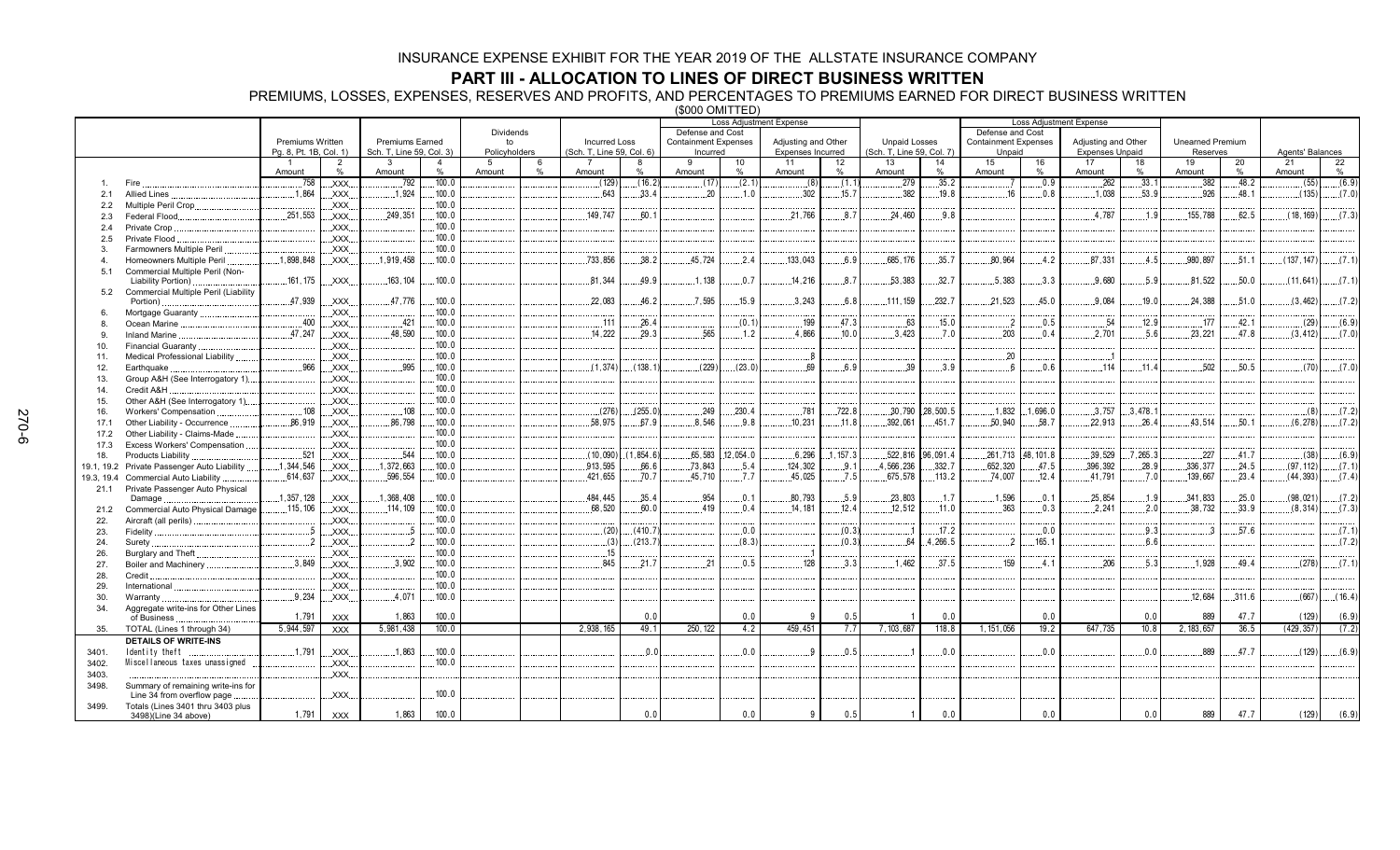**PART III - ALLOCATION TO LINES OF DIRECT BUSINESS WRITTEN (Continued)<br>PREMIUMS, LOSSES, EXPENSES, RESERVES AND PROFITS, AND PERCENTAGES TO PREMIUMS EARNED FOR DIRECT BUSINESS WRITTEN<br>(\$000 OMITTED)** 

|                       |                                                                |                          |         |                   | (vvvv v………… | <b>Other Underwriting Expenses</b> |            |                           |         |                       |         |                                 |                         |
|-----------------------|----------------------------------------------------------------|--------------------------|---------|-------------------|-------------|------------------------------------|------------|---------------------------|---------|-----------------------|---------|---------------------------------|-------------------------|
|                       |                                                                |                          |         |                   |             | Other Acquisitions, Field          |            |                           |         |                       |         |                                 |                         |
|                       |                                                                | Commission and Brokerage |         | Taxes, Licenses & |             | Supervision, and Collection        |            |                           |         | Other Income Less     |         | Pre-Tax Profit or Loss          |                         |
|                       |                                                                | <b>Expenses Incurred</b> |         | Fees Incurred     |             | <b>Expenses Incurred</b>           |            | General Expenses Incurred |         | <b>Other Expenses</b> |         | <b>Excluding All Investment</b> |                         |
|                       |                                                                | 23<br>Amount             | 24<br>% | 25<br>Amount      | 26<br>%     | 27<br>Amount                       | 28<br>$\%$ | 29<br>Amount              | 30<br>% | 31<br>Amount          | 32<br>% | 33<br>Amount                    | 34<br>$\%$              |
|                       | Fire.                                                          | .98                      | .12.4   | 33 <sup>3</sup>   | 4.2         | 51                                 | .6.5       | .75                       | .9.5    | .10                   | .1.3    | 698                             | 88.2                    |
| $\mathbf{1}$ .<br>2.1 | Allied Lines                                                   | .217                     | .11.3   | 64                | .3.3        | 96                                 | .5.0       | .307                      | .16.0   | $\overline{7}$        | 0.3     | 282                             | .14.7                   |
|                       |                                                                |                          |         |                   |             |                                    |            |                           |         |                       |         |                                 |                         |
| 2.2<br>2.3            |                                                                | .37.531                  | .15.1   | .7.671            | 3.1         |                                    | 0.0        | 9.345                     | .3.7    |                       | 0.0     | .23,289                         | .9.3                    |
| 2.4                   | Private Crop                                                   |                          |         |                   |             |                                    |            |                           |         |                       |         |                                 |                         |
| 2.5                   | Private Flood                                                  |                          |         |                   |             |                                    |            |                           |         |                       |         |                                 |                         |
| 3                     |                                                                |                          |         |                   |             |                                    |            |                           |         |                       |         |                                 |                         |
| 4                     | Homeowners Multiple Peril                                      | 240,723                  | .12.5   | 57,039            | .3.0        | .99,707                            | .5.2       | .70,966                   | 3.7     | 19,660                | 1.0     | 558,059                         | 29.1                    |
| 5.1                   |                                                                | .20,053                  | .12.3   | .4.672            | .2.9        | 8,582                              | .5.3       | .21,994                   | .13.5   | .1.003                | 0.6     | .12,107                         | .7.4                    |
| 5.2                   | Commercial Multiple Peril (Liability Portion)                  | 5.654                    | 11.8    | 1.390             | 2.9         | 2.117                              | 4.4        | 7.336                     | .15.4   | 516                   | .1.1    | (1, 127)                        | (2.4)                   |
| 6.                    |                                                                |                          |         |                   |             |                                    |            |                           |         |                       |         |                                 |                         |
| 8.                    |                                                                | .66                      | .15.6   | $\overline{7}$    | .1.7        | 33                                 | .7.9       | .28                       | .6.7    | $\overline{a}$        | .1.7    | (16)                            | (3.7)                   |
| 9.                    | Inland Marine                                                  | .6,260                   | 12.9    | .1.195            | .2.5        | .2,736                             | 5.6        | .3,106                    | 6.4     | .199                  | 0.4     | .15,839                         | .32.6                   |
| 10.                   |                                                                |                          |         |                   |             |                                    |            |                           |         |                       |         |                                 |                         |
| 11.                   |                                                                |                          |         |                   |             |                                    |            |                           |         |                       |         | (8)                             |                         |
| 12.                   | Earthquake.                                                    | .112                     | .11.3   | .23               | .2.3        | .53                                | .5.3       | .38                       | .3.8    | $\overline{1}$        | .0.1    | .2.305                          | .231.6                  |
| 13.                   |                                                                |                          |         |                   |             |                                    |            |                           |         |                       |         |                                 |                         |
| 14.                   | Credit A&H                                                     |                          |         |                   |             |                                    |            |                           |         |                       |         |                                 |                         |
| 15.                   |                                                                |                          |         |                   |             |                                    |            |                           |         |                       |         |                                 |                         |
| 16.                   |                                                                |                          |         |                   | 4.0         |                                    |            | .712                      | .659.5  |                       | (0.1)   |                                 | $(1,363)$ (1,261.7)     |
| 17.1                  |                                                                | 11,175                   | .12.9   | .2.113            | .2.4        | .4,326                             | .5.0       | .5,297                    | .6.1    | 960                   | 1.1     | (12, 905)                       | (14.9)                  |
| 17.2                  |                                                                |                          |         |                   |             |                                    |            |                           |         |                       |         |                                 |                         |
| 17.3                  |                                                                |                          |         |                   |             |                                    |            |                           |         |                       |         |                                 |                         |
| 18.                   | Products Liability                                             | 62                       | .11.4   | .13               | .2.4        | .24                                | .4.4       | .147                      | .27.0   | (1)                   | (0.2)   |                                 | $(61, 492)$ (11, 302.1) |
|                       |                                                                | 161.085                  | 11.7    | .49,364           | .3.6        | .78,190                            | .5.7       | .85,080                   | 6.2     | .16.129               | .1.2    | (96.667)                        | (7.0)                   |
| 19.3, 19.4            | Commercial Auto Liability                                      | .28,973                  | .4.9    | .18,657           | .3.1        | .10,562                            | .1.8       | 26,436                    | .4.4    | (519)                 | (0.1)   | (985)                           | (0.2)                   |
| 21.1                  |                                                                | .164,480                 | 12.0    | 48,417            | .3.5        | .77,593                            | .5.7       | 81,847                    | .6.0    | .18.666               | .1.4    | .448,545                        | .32.8                   |
| 21.2                  | Commercial Auto Physical Damage                                | .9.085                   | 8.0     | 3.497             | 3.1         | 3,344                              | .2.9       | 6.504                     | .5.7    | (108)                 | (0.1)   | .8.451                          | .7.4                    |
| 22.                   |                                                                |                          |         |                   |             |                                    |            |                           |         |                       |         |                                 |                         |
| 23.                   |                                                                | $\overline{1}$           | 11.7    |                   | 2.3         |                                    | .4.3       | $\overline{2}$            | .42.2   | - 5                   | 100.5   | 27                              | .550.9                  |
| 24.                   | Surety                                                         |                          |         |                   |             |                                    |            |                           |         |                       |         | -5                              | .322.3                  |
| 26.                   |                                                                |                          |         |                   |             |                                    |            |                           |         |                       |         | (16)                            |                         |
| 27.                   |                                                                | 386                      | 9.9     | 111               | 2.9         | .150                               | 3.8        | 823                       | 21.1    | 87                    | 2.2     | 1.524                           | .39.1                   |
| 28.                   | Credit.                                                        |                          |         |                   |             |                                    |            |                           |         |                       |         |                                 |                         |
| 29.                   | International                                                  |                          |         |                   |             |                                    |            |                           |         |                       |         |                                 |                         |
| 30.                   | Warranty.                                                      |                          |         |                   |             |                                    |            | 212                       | .5.2    |                       |         | 3,859                           | .94.8                   |
| 34.                   | Aggregate write-ins for Other Lines of Business                | 213                      | 11.4    | 59                | 3.2         | 97                                 | $5.2$      | 76                        | 4.1     | 23                    | 1.2     | 1,432                           | 76.8                    |
| 35.                   | TOTAL (Lines 1 through 34)                                     | 686.176                  | 11.5    | 194,332           | 3.2         | 287,661                            | 4.8        | 320, 333                  | 5.4     | 56,645                | 0.9     | 901.842                         | 15.1                    |
|                       | <b>DETAILS OF WRITE-INS</b>                                    |                          |         |                   |             |                                    |            |                           |         |                       |         |                                 |                         |
| 3401.                 | Identity theft                                                 | 213<br>.                 | .11.4   | .52               | .2.8        | 97                                 | .5.2       | 76                        | .4.1    | 23                    | .1.2    | 1,439                           | .77.2                   |
| 3402.                 |                                                                |                          |         |                   |             |                                    |            |                           |         |                       |         | (7)                             |                         |
| 3403.                 |                                                                |                          |         |                   |             |                                    |            |                           |         |                       |         |                                 |                         |
| 3498.                 | Summary of remaining write-ins for Line 34 from overflow page. |                          |         |                   |             |                                    |            |                           |         |                       |         |                                 |                         |
| 3499.                 | Totals (Lines 3401 thru 3403 plus 3498)(Line 34 above)         | 213                      | 11.4    | 59                | 3.2         | 97                                 | 5.2        | 76                        | 4.1     | 23                    | 1.2     | 1.432                           | 76.8                    |
|                       |                                                                |                          |         |                   |             |                                    |            |                           |         |                       |         |                                 |                         |